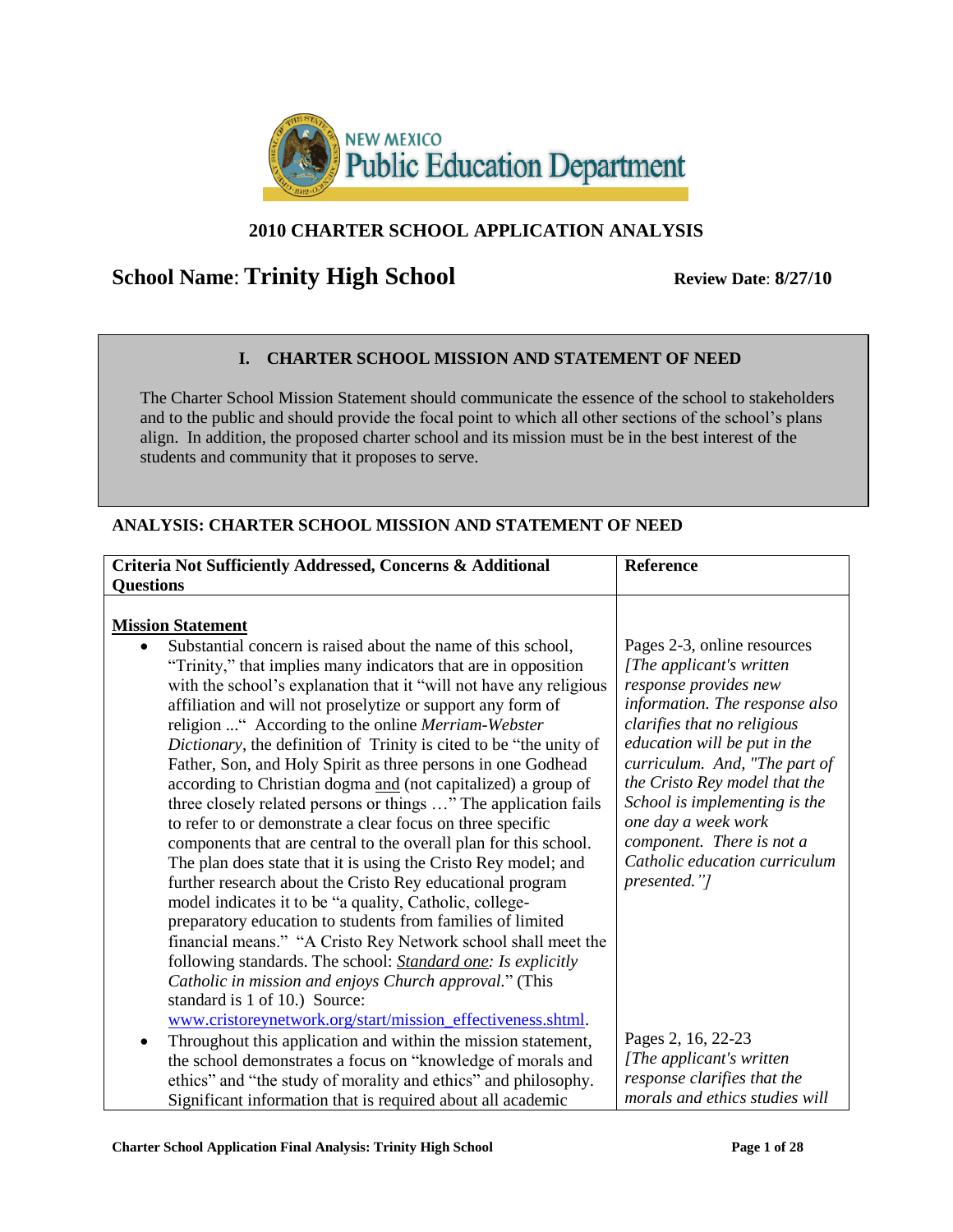subjects, expected student performance, and clear assessments are missing. Meaningful detail and important additional information is not provided which would allow for an understanding of who the school will serve, what the school will accomplish, and what methods the school will use. Specifically, components of the Mission Statement are difficult to discern amongst the extraneous explanations about school days, curriculum philosophy, religious affiliation, number of students, testing methods, measurable goals, and community involvement - none of which are included within the Mission Statement as compelling components that communicate the essence of the school. **Achievement of Mission/Goals** Meaningful detail and important additional information is needed to make this section of the application complete; timespecific achievement dates are missing. Clear metrics, measures, and timelines to measure student success for these goals are needed for grades 9, 10, and 12; significant data is missing to address what data will be collected for these grades that are not tested as part of NMSBA. Significant detail and additional important information that specifically provide relevant research-based data to support the applicant's claims of the proven success of the Cristo Rey model are missing. The application does not specifically identify any of the research that supports these stated conclusions. The first three goals cited in this section are student goals, not school/organizational goals. **Explanation of Need** This section lacks significant, meaningful detail and requires important additional information to be reasonably comprehensive regarding the student demographic data for the Española Valley. Dropout and student achievement rates for Española students are missing. The data provided is for all New Mexico students. Per the application prompt, "a demographic description of the student and community population within which the school will be located" is required. • Community and workforce/employment data is missing to help *be primarily incorporated into the curriculum as electives. Required, significant information about academics, student performance, and assessments is still missing.]* Pages 2-6 *[The applicant's written response provides new information.]*  Pages 2-3 *[The applicant's written response provides new information.]*  Page 5 *[The applicant's written response provides new information, but does not provide adequate researchbased data to support the Cristo Rey model.]*  Pages 4-6 *The written response does not provide school/organizational goals.]* Pages 4-5 *[The applicant's written response provides new information.]* Pages 4-7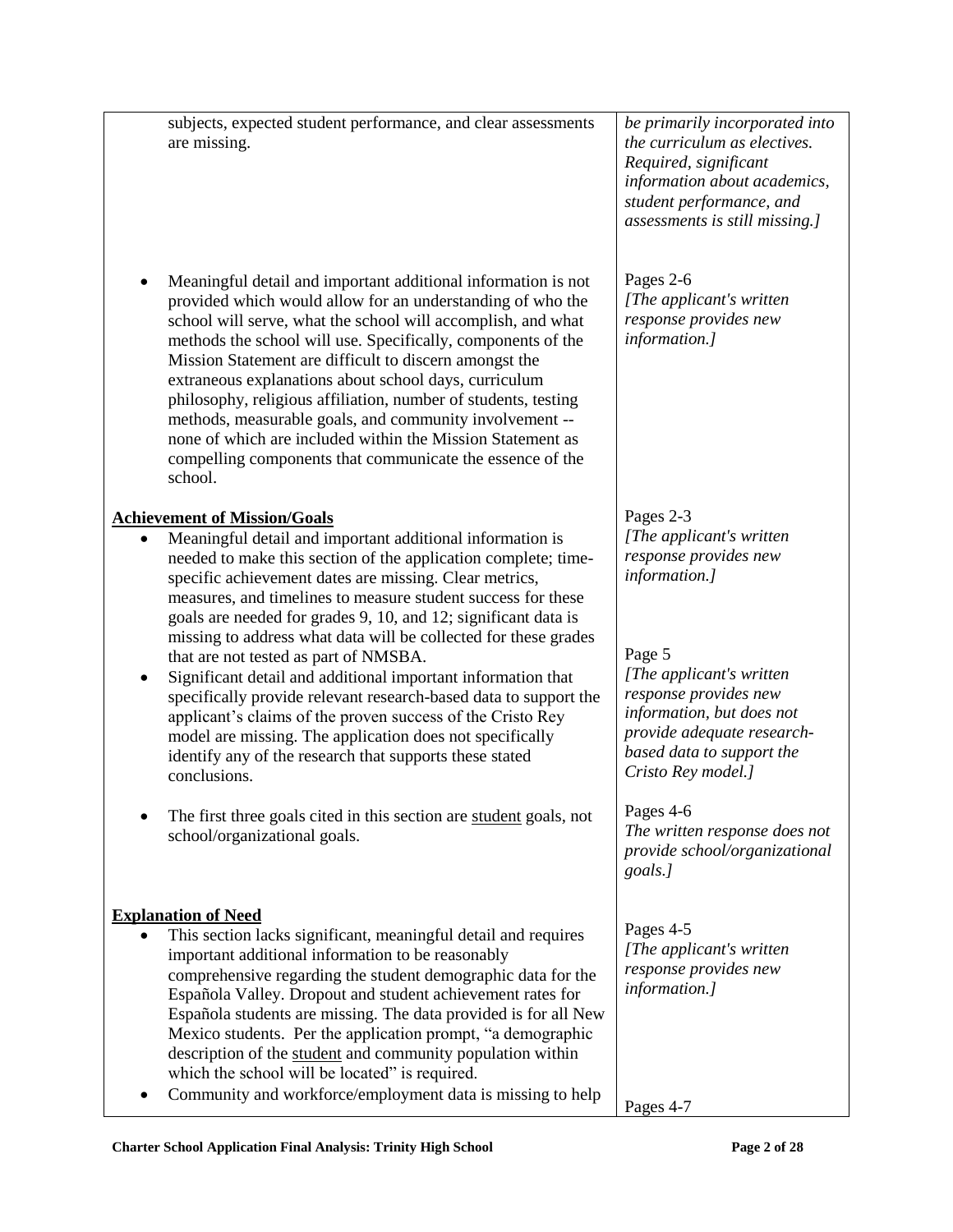| establish need and determine if the support framework for the<br>proposed work experience program exists. | [The applicant's written]<br>response provides new<br>information.] |
|-----------------------------------------------------------------------------------------------------------|---------------------------------------------------------------------|
| . The School is committed to forming a safe environment                                                   | Page 6                                                              |
| through ongoing monitoring and supplemental supervision for                                               | [The applicant's written]                                           |
| the students." This was noted to be a priority for parents and the                                        | response does not provide                                           |
| school; however, follow-through development and explanation                                               | follow-through development                                          |
| details for whom and how such a plan would be implemented                                                 | information regarding a safe                                        |
| are missing in the application.                                                                           | environment plan.]                                                  |

## **II. EDUCATIONAL PLAN**

The educational plan should describe who the school expects to serve; what the students will achieve; how they will achieve it; and how the school will evaluate performance. It should provide a clear picture of what a student who attends the school will experience in terms of educational climate, structure, materials, schedule, assessment and outcomes.

### **ANALYSIS: CURRICULUM FRAMEWORK**

| Criteria Not Sufficiently Addressed, Concerns & Additional<br><b>Questions</b>                                                                                                                                                                                                                                                                                                                                                                                                                                                                                                                                                                                                                                                                                                                                                                          | Reference                                                                                                                                                                                                                                                                                                                                                                                                         |
|---------------------------------------------------------------------------------------------------------------------------------------------------------------------------------------------------------------------------------------------------------------------------------------------------------------------------------------------------------------------------------------------------------------------------------------------------------------------------------------------------------------------------------------------------------------------------------------------------------------------------------------------------------------------------------------------------------------------------------------------------------------------------------------------------------------------------------------------------------|-------------------------------------------------------------------------------------------------------------------------------------------------------------------------------------------------------------------------------------------------------------------------------------------------------------------------------------------------------------------------------------------------------------------|
| <b>Philosophy and Approach to Instruction</b><br>This section raises substantial concern for the applicant's<br>understanding of the school's philosophy and curricular<br>approach to instruction and presents incomplete information in<br>this section. The applicant confuses educational philosophy and<br>curricular approach with instructional delivery approaches,<br>methods, and tools.                                                                                                                                                                                                                                                                                                                                                                                                                                                      | Pages 8-15<br>[The applicant's written]<br>response does not clarify its<br>understanding of the<br>differences between<br>educational<br>philosophy/curricular<br>approach and delivery tools.]                                                                                                                                                                                                                  |
| Documentation, research, and/or a rationale that supports the<br>$\bullet$<br>educational philosophy and curricular approach are missing.<br>Also missing are an explanation and specific information<br>detailing why the educational philosophy and approach are<br>likely to result in improved educational performance of students<br>in this school. Page 13 presents limited information that "the<br>curriculum was selected based on proven and previously<br>implemented programs." and cites reading and math<br>improvement data/information for freshman and sophomores<br>found in the Cristo Rey Report Card, July 2009. This report<br>card lacks information regarding overall student achievement<br>for all grades 9-12 and fails to compare student similarities and<br>rationale for how and why this same model will work for this | Pages 2, 8, 13<br>[The applicant's written]<br>response does not provide:<br>research and a rationale that<br>supports the school's<br>curricular approach; an<br>explanation and information<br>detailing why the educational<br>philosophy and approach are<br>likely to result in improved<br>student educational<br>performance; nor a description<br>of how the educational<br>philosophy and approach align |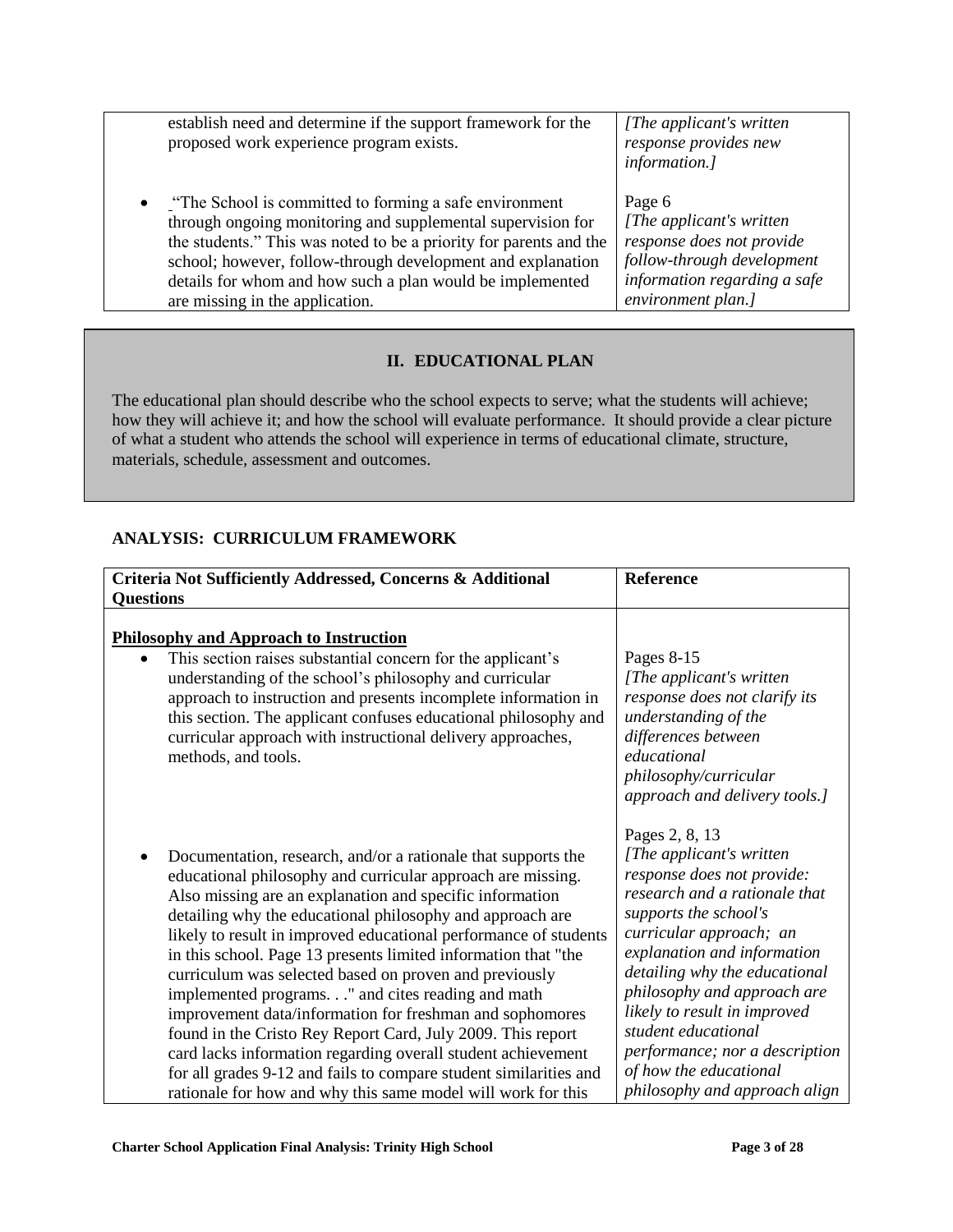| proposed school. Also missing is a description of how the<br>educational philosophy and approach aligns with the school's<br>mission and student needs. A clear focus on all core academic<br>subjects is missing, and the plan fails to provide curricular<br>information for delivering music, PE, and elective classes other<br>than Philosophy.                                                                      | with the mission and student<br>needs. Also, a clear focus on<br>all core academic subjects and<br>curricular info for delivering<br>music, PE and elective classes<br>is not provided.]                |
|--------------------------------------------------------------------------------------------------------------------------------------------------------------------------------------------------------------------------------------------------------------------------------------------------------------------------------------------------------------------------------------------------------------------------|---------------------------------------------------------------------------------------------------------------------------------------------------------------------------------------------------------|
| The graduation rates are cited to be "70% or higher." in this<br>section. This conflicts with the 99% rate cited in the mission<br>section on page 2.                                                                                                                                                                                                                                                                    | Page 8<br>[The applicant's written]<br>response satisfies the<br>concern.]                                                                                                                              |
| Significant detail and important additional information are<br>missing regarding what 9th grade students will be doing on<br>Friday -- the "student work day" for students in grades 10-12.<br>Further, it is unclear which teachers will be available to provide<br>instruction on these Fridays when professional development,<br>collaboration, and work site visits are also cited to occur during<br>this same day. | Page 13<br>[The applicant's written]<br>response does not adequately<br>and completely address the<br>question of teacher<br>availability.]                                                             |
| Also missing is specific detail to explain the school's alternative<br>plans for any student who is ineligible due to age, does not have<br>a job, can't keep a job, gets dismissed from a job or is otherwise<br>unable to participate in the professional work program at any<br>point of his/her educational program. Supervision and staffing<br>for this program is not provided.                                   | Page 13<br>[The applicant's written]<br>response to student<br>employment concerns provides<br>new information. The response<br>does not adequately and<br>completely respond to<br>alternative plans.] |
| The application indicates that "staff members will act as<br>advisors who help the students make a plan that outlines their<br>career and future. The counselor will meet with the students<br>individually twice a year to check on their progress and update<br>the plan." Clarification is needed to determine to which plan<br>the school is referring.                                                              | Page 12<br>[The applicant's written<br>response does not clarify to<br>which plan the school is<br>referring in this section.]                                                                          |
| Substantial concern is raised that "Community members will be<br>involved in all levels of School activities, including auxiliary<br>teaching " Classes must be taught by HQT who are<br>appropriately licensed and certified per NM statutory<br>requirements.                                                                                                                                                          | Page 13<br>[The applicant's written]<br>response satisfies this<br>concern.]                                                                                                                            |
| <b>Description of the Curriculum</b><br>This incomplete section raises substantial concerns about the<br>applicant's understanding of curriculum development and                                                                                                                                                                                                                                                         | Page 15<br>[The applicant's written                                                                                                                                                                     |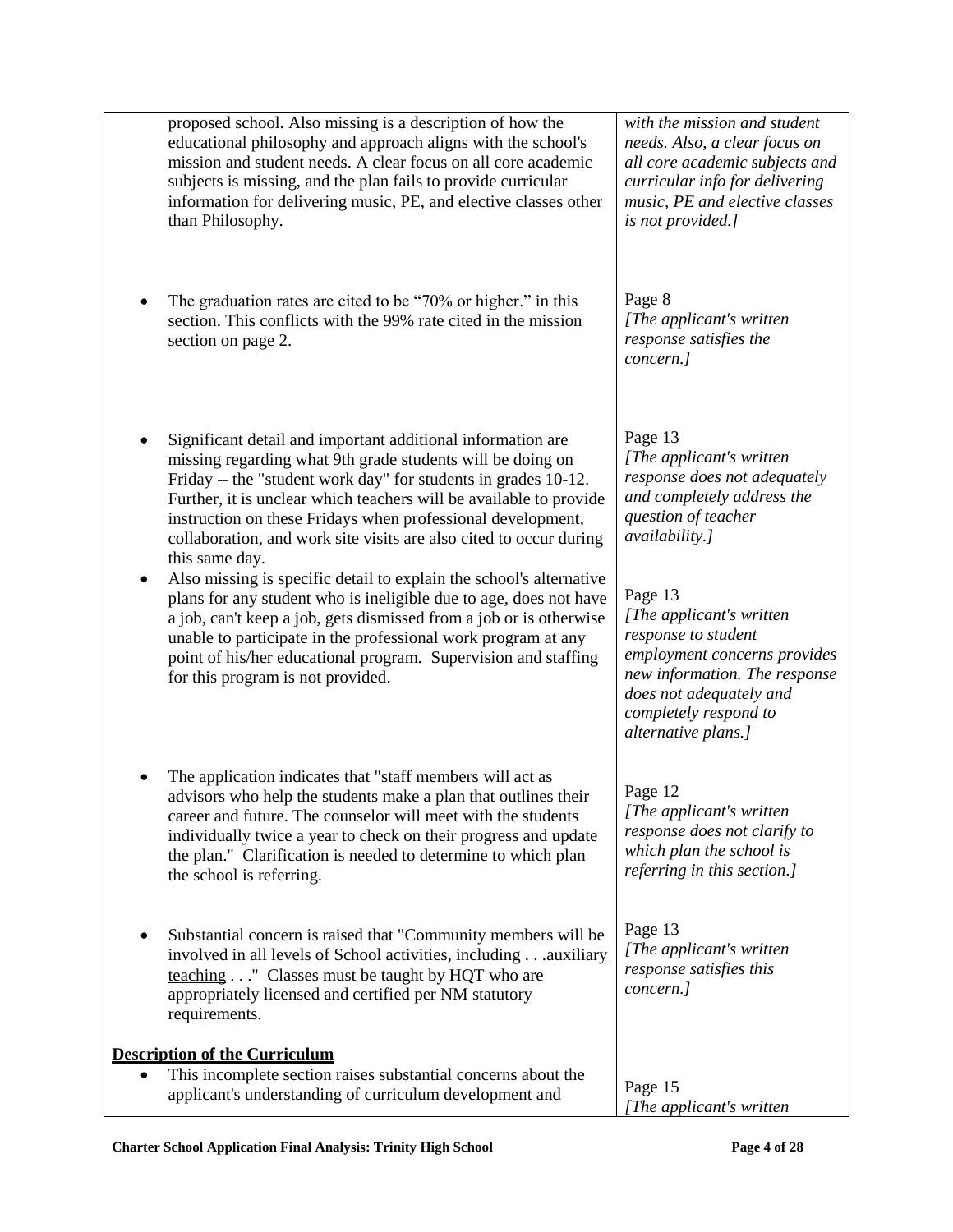| implementation (including instructional delivery). Overall, this<br>section lacks significant detail and important additional<br>information to be reasonably comprehensive in its curricular<br>philosophy/approach to education and demonstrates lack of<br>preparation. Missing Items are:<br>$\triangleright$ A detailed description of the proposed curriculum and a<br>specific plan for its development that will include a<br>scope and sequence and a description of the process<br>and timeline. Elective courses, other than Philosophy,<br>are missing from this section.<br>A description of the educational philosophy and<br>$\blacktriangleright$<br>curricular approach to be implemented;<br>A description of why the School's approach and<br>➤<br>philosophy was selected; and<br>An explanation of why the educational philosophy and<br>➤<br>approach are likely to result in improved educational<br>performance of students is missing. | response does not address the<br>missing curricular components<br>and the missing educational<br>philosophy and curricular<br>approach concerns.]                                                                            |
|-----------------------------------------------------------------------------------------------------------------------------------------------------------------------------------------------------------------------------------------------------------------------------------------------------------------------------------------------------------------------------------------------------------------------------------------------------------------------------------------------------------------------------------------------------------------------------------------------------------------------------------------------------------------------------------------------------------------------------------------------------------------------------------------------------------------------------------------------------------------------------------------------------------------------------------------------------------------|------------------------------------------------------------------------------------------------------------------------------------------------------------------------------------------------------------------------------|
| The plan states that the "School will follow all the state's goals<br>objectives related to curriculum." This section lacks significant<br>detail and important additional information that specifies what<br>these "goals objectives" are. Also missing from the curriculum<br>development and implementation plans are specific timelines.<br>Significant detail and additional important information that<br>specifically provides relevant research-based data to support the<br>applicant's claim that work experience positively influences<br>academic performance are missing.                                                                                                                                                                                                                                                                                                                                                                          | Page 10<br>[The applicant's written]<br>response does not clarify what<br>"goals objectives" are being<br>referenced.]<br>Page 13<br>[The applicant's written]<br>response does not address<br>missing research-based data.] |
| Significant detail and additional important information that<br>٠<br>specifically provides relevant research-based data to support the<br>applicant's claims are missing relative to "when a student has a<br>clear understanding of the underpinnings of moral choices and<br>one's personal responsibility, then that student is more likely,<br>with that knowledge, to make prudent choices " The<br>application also purports, "This self-awareness and personal<br>responsibility for moral choices in everyday life will result in<br>better classroom discipline, a great decline in bullying, allow<br>teachers to deliver the curriculum without the incessant<br>interruptions that always plague classrooms these days, and<br>students will therefore learn more than in other classroom<br>settings." Relevant, research-based data to support these claims<br>is also missing.                                                                   | Page 15<br>[The applicant's written<br>response does not address<br>missing research-based data.]                                                                                                                            |
| "The curriculum and undisturbed classroom learning<br>environment will greatly facilitate the School's mission and<br>students' needs." This is cited to help prepare students for<br>college along with the School instilling "within its students the<br>classic understanding of morals and ethics so that our graduates                                                                                                                                                                                                                                                                                                                                                                                                                                                                                                                                                                                                                                     | Page 15<br>[The applicant's written]<br>response does not address<br>missing research-based data.]                                                                                                                           |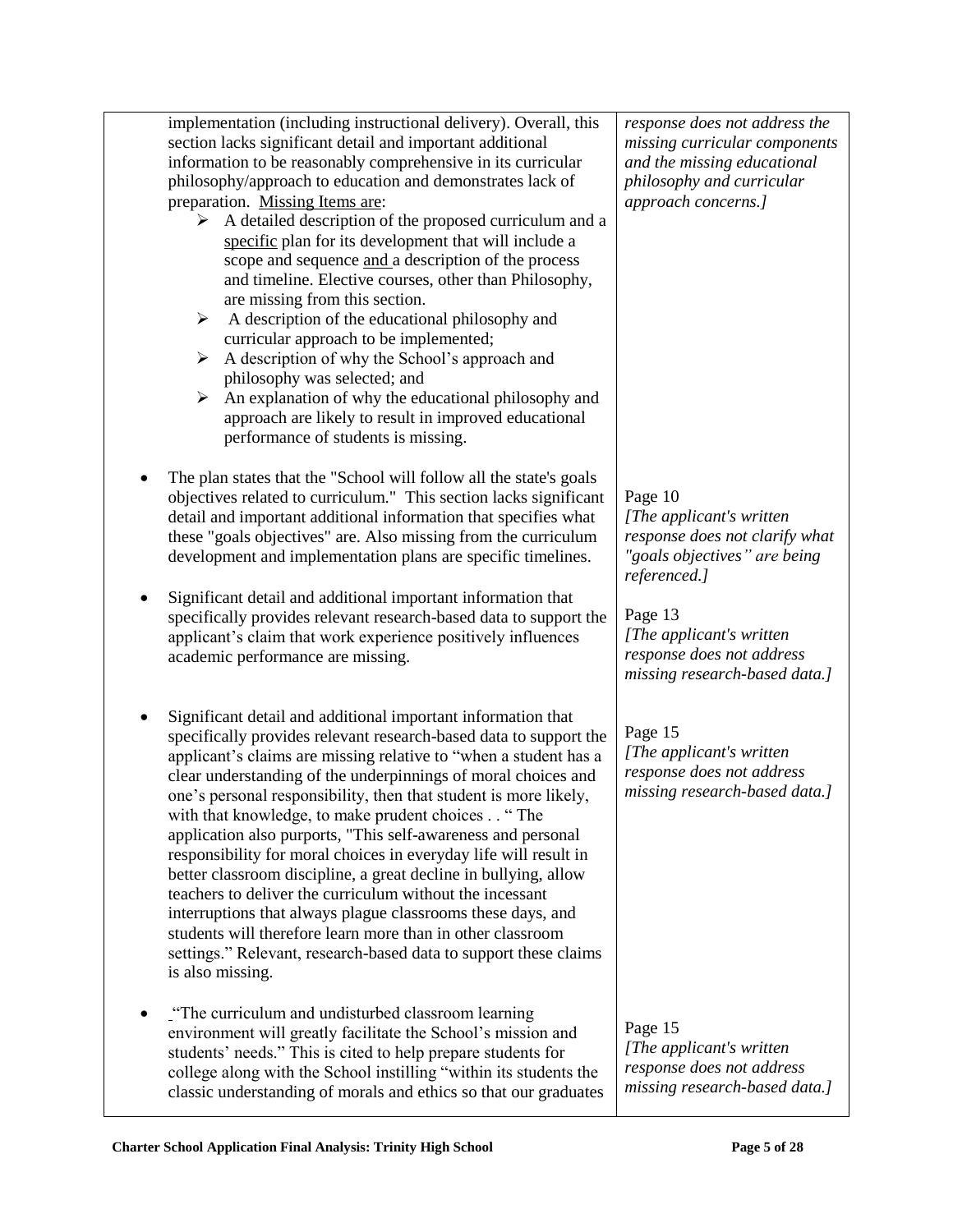will be able to make wise and informed choices . . . We believe the curriculum can accomplish this goal." Significant detail and additional important information that specifically provide relevant research-based data to support these claims are missing.

- Significant detail and important additional information are missing about the School's expectations for its core curriculum "mastery and skill development" levels, measures, and the grade levels involved.
- The plan cites that ". . .the School will incorporate an enrichment curriculum, which will include a secondary language, philosophy and leadership training." Significant detail and important additional information to make this section reasonably comprehensive and complete are missing. Also missing are significant detail and important additional information regarding the curricular development for PE, leadership, character and citizenship, career exploration/goals, philosophy, and the cited course electives presented on pages 22-23 and 26-27. Also missing is a Financial Literacy course as required.
- Significant detail and important additional information are missing regarding the curriculum and staff oversight/supervision for the required off-site work program to be completed by students starting in grade 10. The application fails to indicate if work program participation is required for grades 10-12 or just some of those years. The applicant does not provide the exact delivery model and schedule to implement the work experience component. Page 2 cites, ". . .we will build into our program the model of working one day a week in a professional environment." Page 13 indicates that "Each student will average working four full days per month." Complete, comprehensive information to indicate where grades 10-12 students would be during the remaining school days and instructional time during all other Fridays is missing. Further, information to indicate whether or not the work program will provide graduation course credit(s) is missing. Page 14 states, "One way to get the students ready for college and work is to make 'working' part of the curriculum." Page 8 cites, "Through a curriculum enriched by actual weekly work in a professional environment. . ." and Page 51 cites that the educational program will emphasize the "one day a week work component." Curriculum development, strategies/methods, credit-earning opportunities, and implementation plans for the work program

### Page 10

*[The applicant's written response does not address missing expectations for core curriculum mastery and skill development levels, measures, and grade levels.]*

Pages 10 and 13 *[The applicant's written response does not address missing curricular development components.]*

Pages 2, 8, 11, 13 14, 29, 51 *[The applicant's written response clarifies that students will not be awarded credit for the work experience but fails to specify the expected dates that students will be engaged in this program. Concern is raised that students will be required to attend the work experience component as part of their course of studies at Trinity but will receive neither course credit nor wages.]*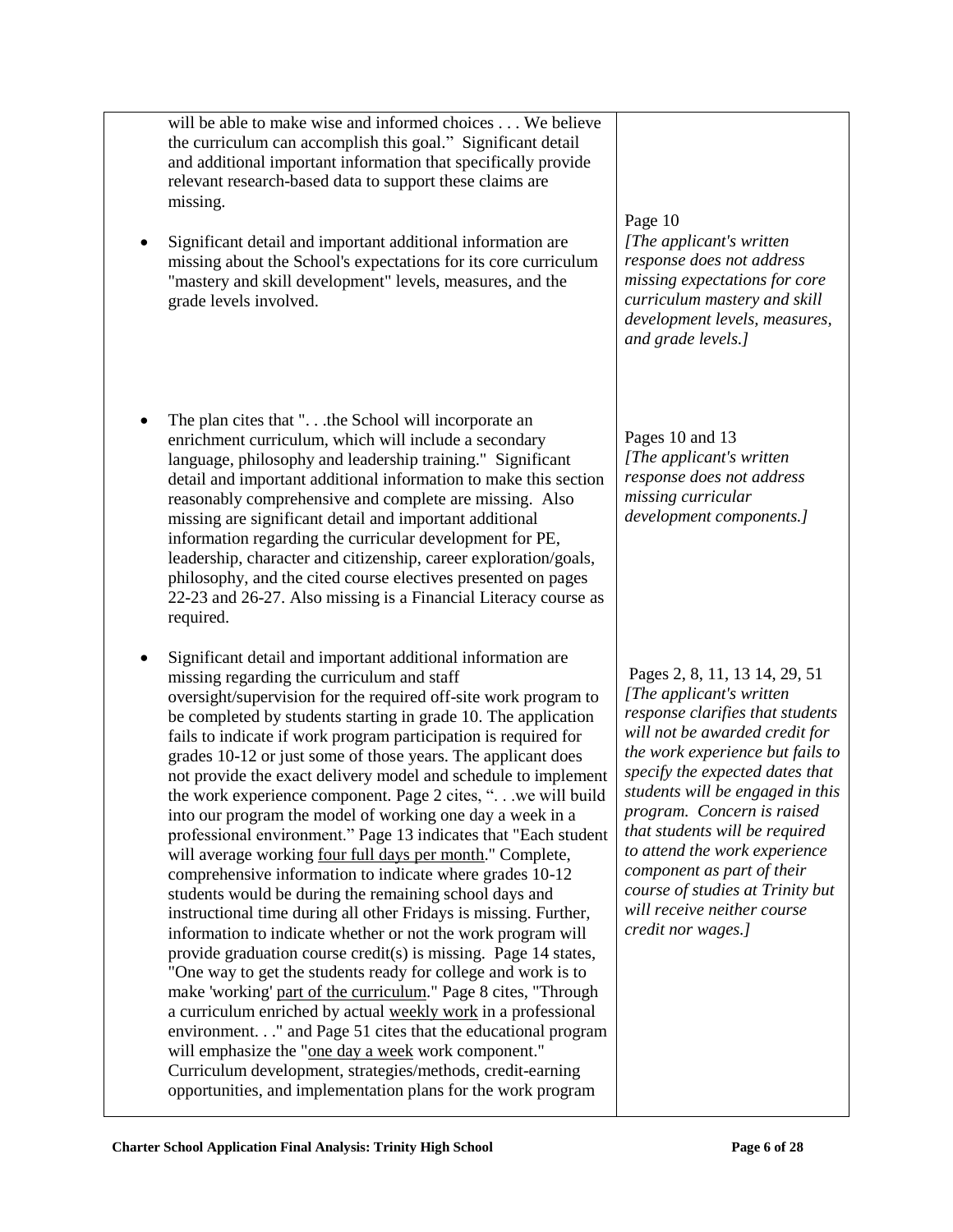|   | are missing. This section creates confusion and demonstrates a<br>major lack of preparation for the work experience program.<br>Substantial concern is raised for the applicant's ability to<br>implement this program in practice.                                                                                                                                                                                                                                                                                                                                                                    |                                                                                                                                                                                                                                                                             |
|---|--------------------------------------------------------------------------------------------------------------------------------------------------------------------------------------------------------------------------------------------------------------------------------------------------------------------------------------------------------------------------------------------------------------------------------------------------------------------------------------------------------------------------------------------------------------------------------------------------------|-----------------------------------------------------------------------------------------------------------------------------------------------------------------------------------------------------------------------------------------------------------------------------|
| ٠ | The plan indicates that the work study/experience program<br>"will follow the School year with specialized academic<br>scheduling which will enable students to work without ever<br>missing a class." Also stated, "The purpose of this program will<br>be to enable students to take college preparatory classes."<br>This plan is incomplete and lacks meaningful detail and<br>requires important additional information to explain how it fits<br>into the proposed grades 10-12 student learning program and a<br>rationale for why a 4-day week is selected for these grades and<br>this model. | Page 13<br>[The applicant's written]<br>response does not clarify the<br>concerns relative to academic<br>scheduling, college prep<br>classes, and the work<br>schedule.]                                                                                                   |
|   | This section lacks significant detail and important additional<br>information regarding the development and implementation in<br>the classroom of thematic units, team projects, technology<br>applications, and online computer classes. Overall, this section<br>is filled with promises, assurances, and plans to meet the State's<br>curricular requirements but lacks detail and specifics for how<br>and who will be responsible and when such activities will<br>occur. No course electives are cited for computer/technology<br>training.                                                      | Pages 15 and 29-30<br>[The applicant's written]<br>response does not clarify the<br>development of classroom<br><i>instruction.]</i>                                                                                                                                        |
| ٠ | Significant detail and important additional information to make<br>this section reasonably comprehensive and complete are<br>missing regarding the design of the college or university<br>preparatory program/components and implementation activities.<br>Implementation plans for a dual credit program are missing.<br>Additionally, plans/strategies for delivering the philosophy<br>courses that are emphasized in the mission section are missing.                                                                                                                                              | Page 31<br>[The applicant's written]<br>response does not address the<br>development of the college<br>prep, dual credit, and<br>philosophy courses.]                                                                                                                       |
|   | Significant detail and important additional information are<br>missing regarding curriculum and implementation for Project<br>Lead the Way (PLTW) mentioned on page 46. Meaningful<br>detail and important information to explain why this program<br>was selected and how it supports the school's mission, goals,<br>and educational plan are also missing.                                                                                                                                                                                                                                          | Pages 28 and 46<br>[The applicant's written]<br>response does not address the<br>development of PLTW and<br>fails to provide clarification<br>for how and why this program<br>was selected and how it aligns<br>with the school's mission,<br>goals, and educational plan.] |
|   | The plan states that it is using the Cristo Rey model; and further<br>research on the website provided about the Cristo Rey<br>educational program model indicates it to be "a quality,<br>Catholic, college-preparatory education to students from                                                                                                                                                                                                                                                                                                                                                    | Page 2<br>[The applicant's response to<br>the Cristo Rey model clarifies<br>that no religious curricula will<br>be taught at Trinity.]                                                                                                                                      |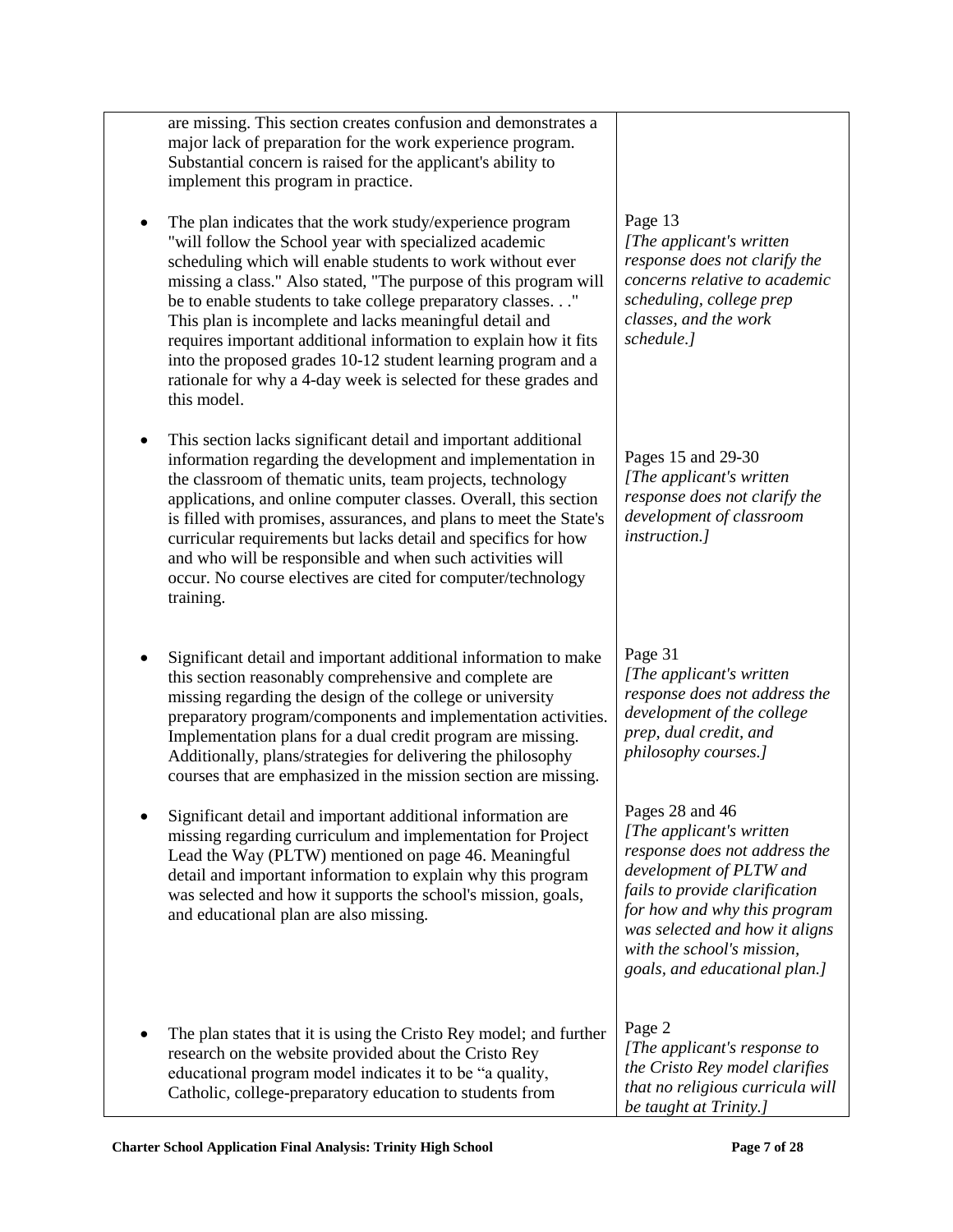| families of limited financial means." "A Cristo Rey Network<br>school shall meet the following standards. The school: Standard<br>one: Is explicitly Catholic in mission and enjoys Church<br>approval." Based on this model, substantial concern is raised<br>that Trinity's educational program and curricular content will<br>not be compliant with the required separation of church and<br>state per the following: NMAC 22-13-15. Public school<br>instruction; prohibition;<br><b>Alignment with NM Standards</b><br>Significant, meaningful detail and important additional information to<br>address the school's plans, a description of the process, and a specific<br>timeline to be used for the alignment of all of its course curricula, the<br>work study program, and online/computer-based instruction<br>components are missing. Plans for a systematic comparison of the<br>school's curricula with the NM standards, identification of gaps between<br>the NM standards and the school's curricula and plans for writing<br>additional curricula to address any identified gaps are missing. The<br>plan states, ".our academic programs will favorably impact the<br>Statewide Adequacy Standards requirements." -- clear definition for<br>what these refer to is missing. | Pages 27-28<br>[The applicant's written]<br>response does not address<br>alignment of curricula.]                                                                                                                                                                                                                                                  |
|---------------------------------------------------------------------------------------------------------------------------------------------------------------------------------------------------------------------------------------------------------------------------------------------------------------------------------------------------------------------------------------------------------------------------------------------------------------------------------------------------------------------------------------------------------------------------------------------------------------------------------------------------------------------------------------------------------------------------------------------------------------------------------------------------------------------------------------------------------------------------------------------------------------------------------------------------------------------------------------------------------------------------------------------------------------------------------------------------------------------------------------------------------------------------------------------------------------------------------------------------------------------------------------------------|----------------------------------------------------------------------------------------------------------------------------------------------------------------------------------------------------------------------------------------------------------------------------------------------------------------------------------------------------|
| <b>Strategies and Methods</b><br>Significant detail and important additional information are<br>missing regarding the specifics about "Dr. Marzano's<br>Professional Learning Communities school model" and what<br>outcomes will be achieved for student learning by<br>implementing this model.<br>A descriptive example of the curricular strategies and methods<br>in action in the classroom is missing.                                                                                                                                                                                                                                                                                                                                                                                                                                                                                                                                                                                                                                                                                                                                                                                                                                                                                     | Page 11<br>[The applicant's written]<br>response does not clarify the<br>expected outcomes for student<br>learning by implementing Dr.<br>Marzano's model.]<br>Pages 3, 10-11, 13, 29-30, 32-<br>34 and Apdx C<br>Pages 10, 32, 34<br>[The applicant's written]<br>response does not address the<br>missing curricular strategies<br>and methods.] |
| Significant, comprehensive detail is missing regarding the<br>٠<br>timeline, resources, and funding for teacher/staff professional<br>development (PD) for the numerous instructional strategies and<br>methods described. Expectations are cited that teachers will<br>attend in-service on Friday's, after school, staff meetings,<br>collaborations, at conferences, online, during orientation, as<br>well as initiate research and continue PD on their own time.<br>Page 3 cites, "While students are working on this fifth day,<br>teachers and Principals will use this time for training,<br>collaboration, curriculum planning, and contacts with parents<br>and community members." The plan cites several strategies and                                                                                                                                                                                                                                                                                                                                                                                                                                                                                                                                                              | Page 28<br>[The applicant's written]<br>response does not clarify PD<br>concerns.]                                                                                                                                                                                                                                                                 |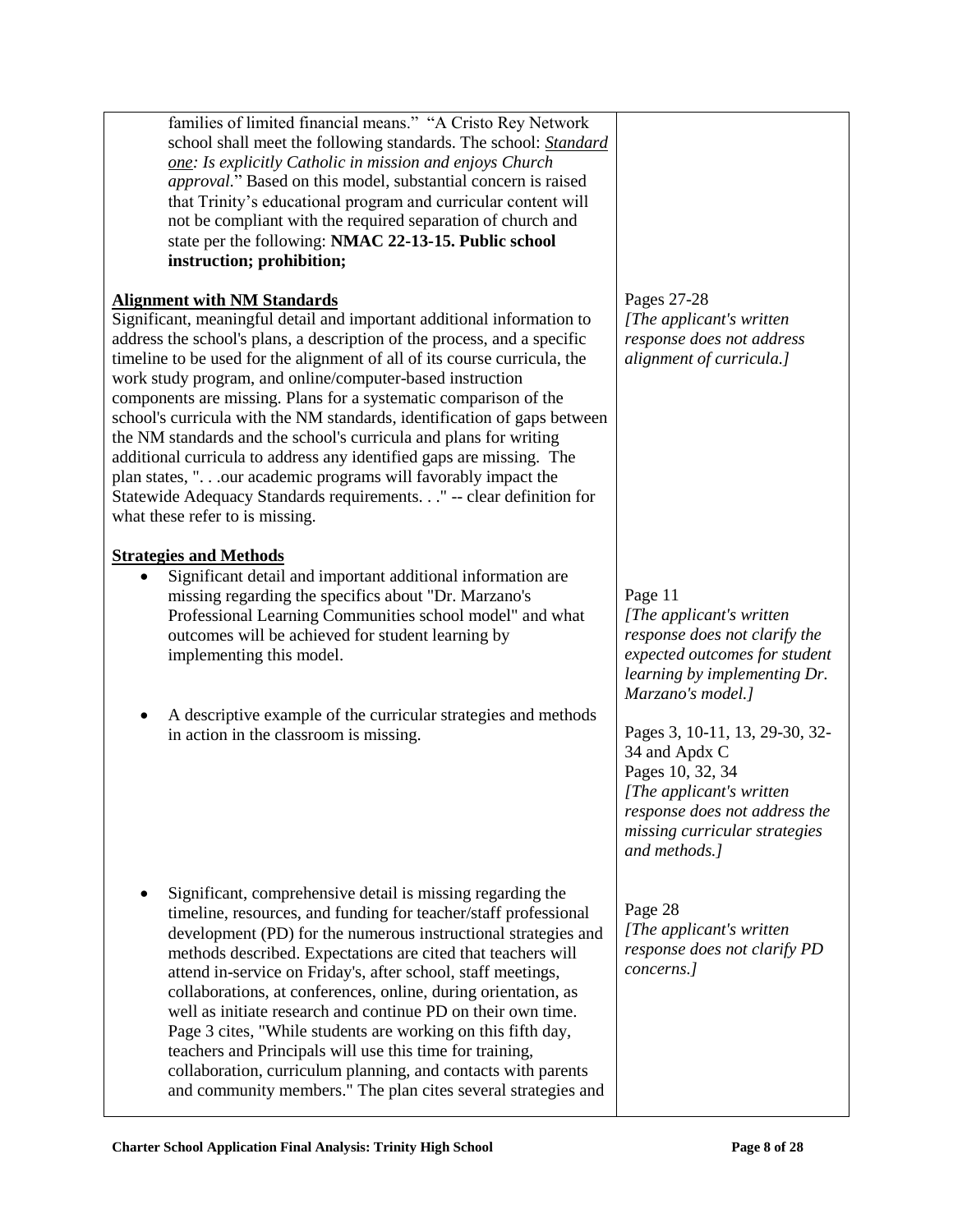| driven instruction.) | methodologies to be implemented but lacks specific<br>professional development and funding to train teachers. (PD is<br>cited for the following: Content Standards, Solution Tree,<br>Baldrige, computer-based instruction, Writing for Success,<br>character education, and STAR, MAPS assessments and data- |                                                                                                                                            |
|----------------------|---------------------------------------------------------------------------------------------------------------------------------------------------------------------------------------------------------------------------------------------------------------------------------------------------------------|--------------------------------------------------------------------------------------------------------------------------------------------|
| $\bullet$            | Significant detail and important additional information are<br>missing to explain how the after-school program, home visits,<br>and Seminar for Parents support and/or will be integral<br>components in the School's proposed program.                                                                       | [The applicant's written]<br>response does not clarify<br>concerns about the after<br>school program, home visits,<br>and parent seminar.] |

# **ANALYSIS: EDUCATIONAL PROGRAM**

| Criteria Not Sufficiently Addressed, Concerns & Additional                                                                                                                                                                                                                                                                                                                                                                                                                                                                                                                                                                                                                                                                                                                                                                                      | <b>Reference</b>                                                                                                                                                                                                           |  |  |
|-------------------------------------------------------------------------------------------------------------------------------------------------------------------------------------------------------------------------------------------------------------------------------------------------------------------------------------------------------------------------------------------------------------------------------------------------------------------------------------------------------------------------------------------------------------------------------------------------------------------------------------------------------------------------------------------------------------------------------------------------------------------------------------------------------------------------------------------------|----------------------------------------------------------------------------------------------------------------------------------------------------------------------------------------------------------------------------|--|--|
| <b>Questions</b>                                                                                                                                                                                                                                                                                                                                                                                                                                                                                                                                                                                                                                                                                                                                                                                                                                |                                                                                                                                                                                                                            |  |  |
| <b>Length of School Day and School Year</b><br>The number of instructional hours and a description of how the<br>proposed length of the school day and school year support the<br>Education Plan are missing from this section.                                                                                                                                                                                                                                                                                                                                                                                                                                                                                                                                                                                                                 | Page 30<br>[The applicant's written]<br>response does not clarify the<br>number of instructional hours<br>nor does it clarify how the<br>proposed length of school day<br>and year support the<br><b>Education Plan.</b> ] |  |  |
| Significant, meaningful detail and important additional<br>٠<br>information providing the reason(s) for the differences in the<br>school week and days and hours for attendance between the 9th<br>graders and the 10-12th graders is missing. Information<br>indicating how/why this model best supports and aligns with<br>the school's mission, goals, and educational plan is missing.<br>The instructional structure/scheduling for this design are<br>missing.                                                                                                                                                                                                                                                                                                                                                                            | Page 30<br>[The applicant's written]<br>response does not clarify its<br>scheduling structure and<br>explain how this model<br>supports the school's mission,<br>goals, and educational plan.]                             |  |  |
| The fact that significant, meaningful detail and important<br>additional information is missing as well as the presentation of<br>confusing and conflicting information make this section<br>difficult to understand. Specifically, the application states, "In<br>the first year our School will serve only the ninth grade; we<br>will have a 5-day class week, with classes conforming to the<br>State-mandated prescribed hours of educational instruction,<br>which generally (emphasized) means 6 hours per day."<br>Substantial concern is raised about the applicant's lack of<br>understanding of statutory instructional hour requirements. The<br>applicant goes on to state that the hours of operation for the 9th<br>grade will be 8:15 a.m. - 3:30 p.m. (7 hours 15 minutes total)<br>with no designated lunch break identified. | Page 30<br>[The applicant's written]<br>response does not clarify its<br><i>instructional hours.]</i><br>Pages 2, 3, 8, 13, 30                                                                                             |  |  |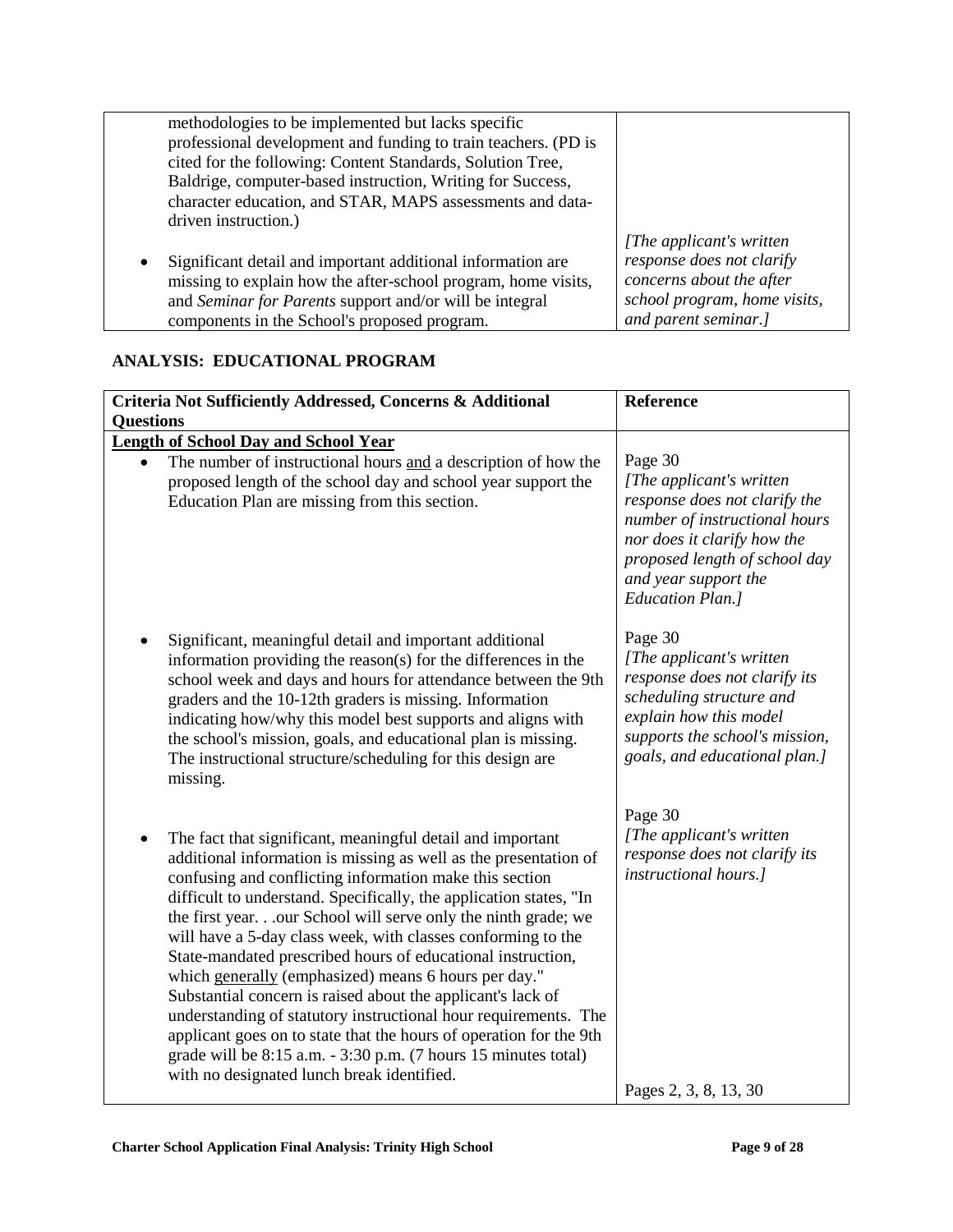| comprehensive because conflicting information is also<br>presented for the school day hours of operation for the 5-day<br>week for grades 10-12. Paragraph 2 on page 30 states that the<br>length of the school day "will be from 8:00 a.m. until 4:40 p.m.,<br>four days a week." This would make the length of the grades<br>10-12 school day to be 8 hours 40 minutes with no designated<br>lunch break.                                                                                                                                                                                                                                                                                                                                                                                                                                                                                                                                                                                                                                                                                                                                                                                                                                                                                                                                                                                                                                                                                                               | school day hours.]                                                                                                                   |
|---------------------------------------------------------------------------------------------------------------------------------------------------------------------------------------------------------------------------------------------------------------------------------------------------------------------------------------------------------------------------------------------------------------------------------------------------------------------------------------------------------------------------------------------------------------------------------------------------------------------------------------------------------------------------------------------------------------------------------------------------------------------------------------------------------------------------------------------------------------------------------------------------------------------------------------------------------------------------------------------------------------------------------------------------------------------------------------------------------------------------------------------------------------------------------------------------------------------------------------------------------------------------------------------------------------------------------------------------------------------------------------------------------------------------------------------------------------------------------------------------------------------------|--------------------------------------------------------------------------------------------------------------------------------------|
| Significant, meaningful detail and important additional<br>information is missing to make this section reasonably<br>comprehensive regarding the need or justification for grades<br>10-12 students attending an additional 35 workdays.<br>Inconsistent information is presented throughout the application<br>for how many hours and days the 10-12th grade students will be<br>participating in the Friday workdays - page 13 indicates "Each<br>student will average working four full days per month." Page<br>30 simply states "On Fridays, the student will work" Page 8<br>cites, "Through a curriculum enriched by actual weekly work in<br>a professional environment. " Page 3 states, "On Fridays, the<br>students will work at a meaningful and professional job<br>setting." Also stated on page 3, "While students are working on<br>this fifth day, teachers and Principals will use this time for<br>training, collaboration, curriculum planning, and contacts with<br>parents and community members." Finally, back to the<br>beginning of the application, page 2 cites, " the innovation of<br>allowing the students to work in a professional environment one<br>day per week." Page 2 goes on to state, " we will build into<br>our program the model of working one day a week in a<br>professional environment." The lack of an exact plan and<br>schedule to be used to implement the work experience<br>component renders this significant part of the educational plan<br>not understandable. | Page 3<br>[The applicant's written]<br>response does not clarify the<br>additional workdays and the<br>actual work experience days.] |
| Substantial concern is raised for the applicant's lack of<br>understanding of length of school day and planning school year<br>requirements regarding the statement, "In order to fulfill<br>requirements of yearly teaching hours, days will be added at the<br>end of the year if needed." The school calendar must be<br>declared and submitted during the development of a school's<br>budget annually, and there is no statutory requirement for<br>"yearly teaching hours."                                                                                                                                                                                                                                                                                                                                                                                                                                                                                                                                                                                                                                                                                                                                                                                                                                                                                                                                                                                                                                         | Page 31<br>[The applicant's written]<br>response does not clarify the<br>length of school day and<br>school year.]                   |
| Significant detail and important additional information is<br>needed to define the specifics regarding "The extended School<br>day and year" that is presented on page 31. The<br>reason/purpose, staffing, and funding plans for this component<br>are missing.                                                                                                                                                                                                                                                                                                                                                                                                                                                                                                                                                                                                                                                                                                                                                                                                                                                                                                                                                                                                                                                                                                                                                                                                                                                          | Pages 16 and 31<br>[The applicant's written<br>response does not clarify their<br>proposed extended school day<br>and year.]         |

 Significant, meaningful detail and important additional information is missing to make this section reasonably

*[The applicant's written response does not clarify its*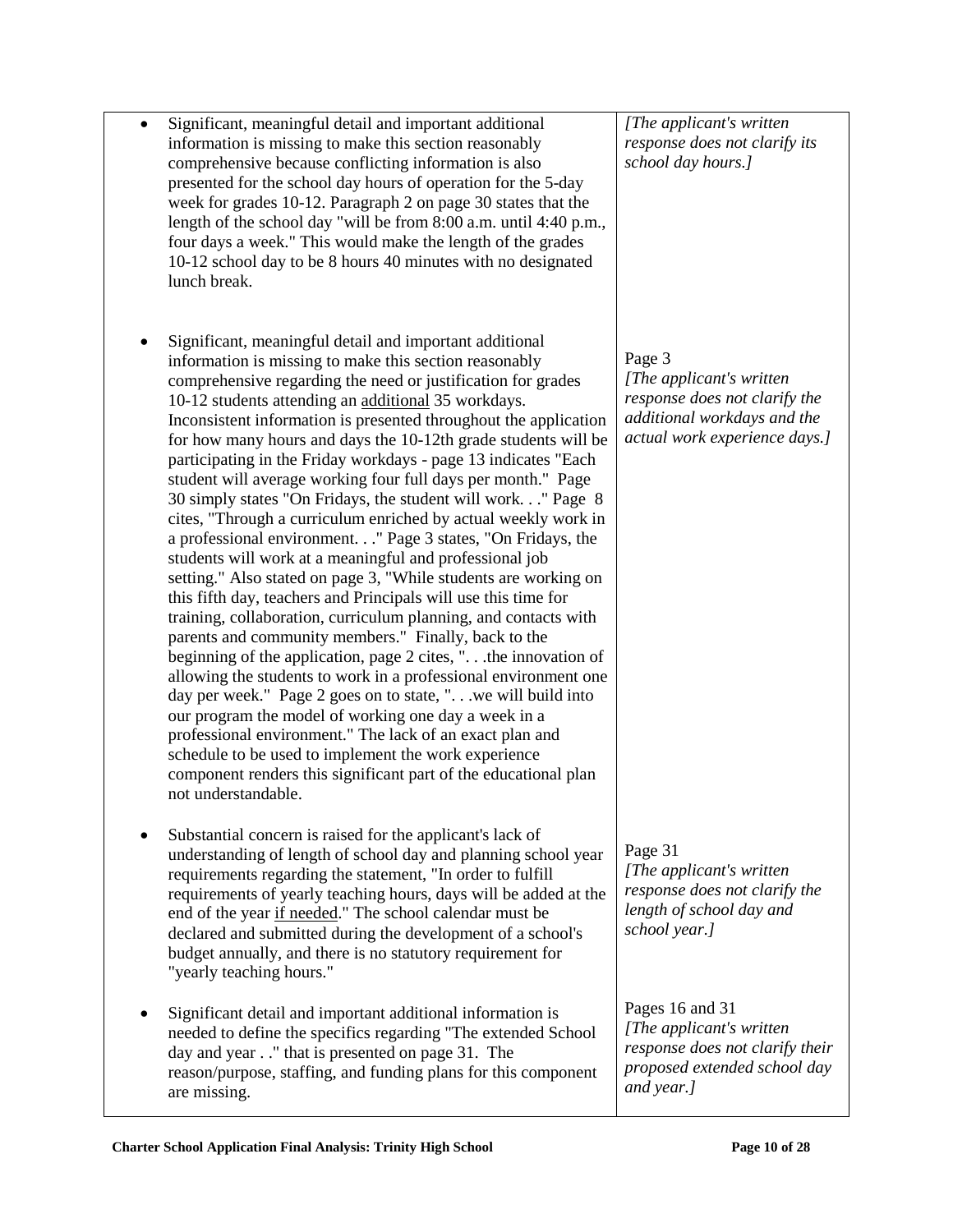Significant, meaningful detail and important additional information are missing to make this section reasonably comprehensive about the School's plan to require students to participate in the Friday work experience at an off-site work location within the community, and no credit or salary is being granted for this component.

### **Grade Levels, Class Size and Projected Enrollment**

- A rationale for the grades phase-in plan is missing from this section.
- "If all students do not return each year, we will consider accepting other students to take their place, up to 40 students per grade." A lack of understanding is raised about the applicant's knowledge of meeting student membership terms for public school enrollment policies.

### **Graduation Requirements**

- A description of how the proposed requirements that differ from the NM graduation requirements, 22-13-1.1 support the school's educational plan is missing.
- This section lacks significant detail to be reasonably comprehensive and complete and raises substantial concerns about the applicant's understanding of graduation requirements and their ability to meet the requirements in practice. Further, inconsistent, confusing, and contrary information is presented when comparing the "curriculum requirements" on page 16 with the "Graduation Requirements" noted on page 31. Finally, Trinity HS curriculum requirements are stated in "years" rather than units/course credits as required per statute. Specific issues noted in this section and missing graduation course requirements are cited below:
- $\triangleright$  4 units of mathematics that must include Algebra 2 are required; Trinity requires "3-4 years Mathematics"
- $\geq$  3.5 units in Social Science are required, to include Economics; Trinity is missing the Economics requirement
- $\geq 1$  unit in PE plus a .5 unit in Health is required; Trinity only requires 1 "year of PE/Health Education;" the other half PE credit is missing.
- $\triangleright$  Other missing graduation requirements that are not specified in

Pages 16 and 30-31 *[The applicant's written response does not provide information regarding the Friday work experience.]*

## Page 31

*[The applicant's written response regarding their rationale for phasing in grades is incomplete.]*

Page 31 *[The applicant's written response does not clarify the student enrollment concern.]*

### Page 16

*[The applicant's written response does not clarify graduation requirements.]*

Pages 16 and 31 *[The applicant's written response does not clarify all graduation requirement concerns.]*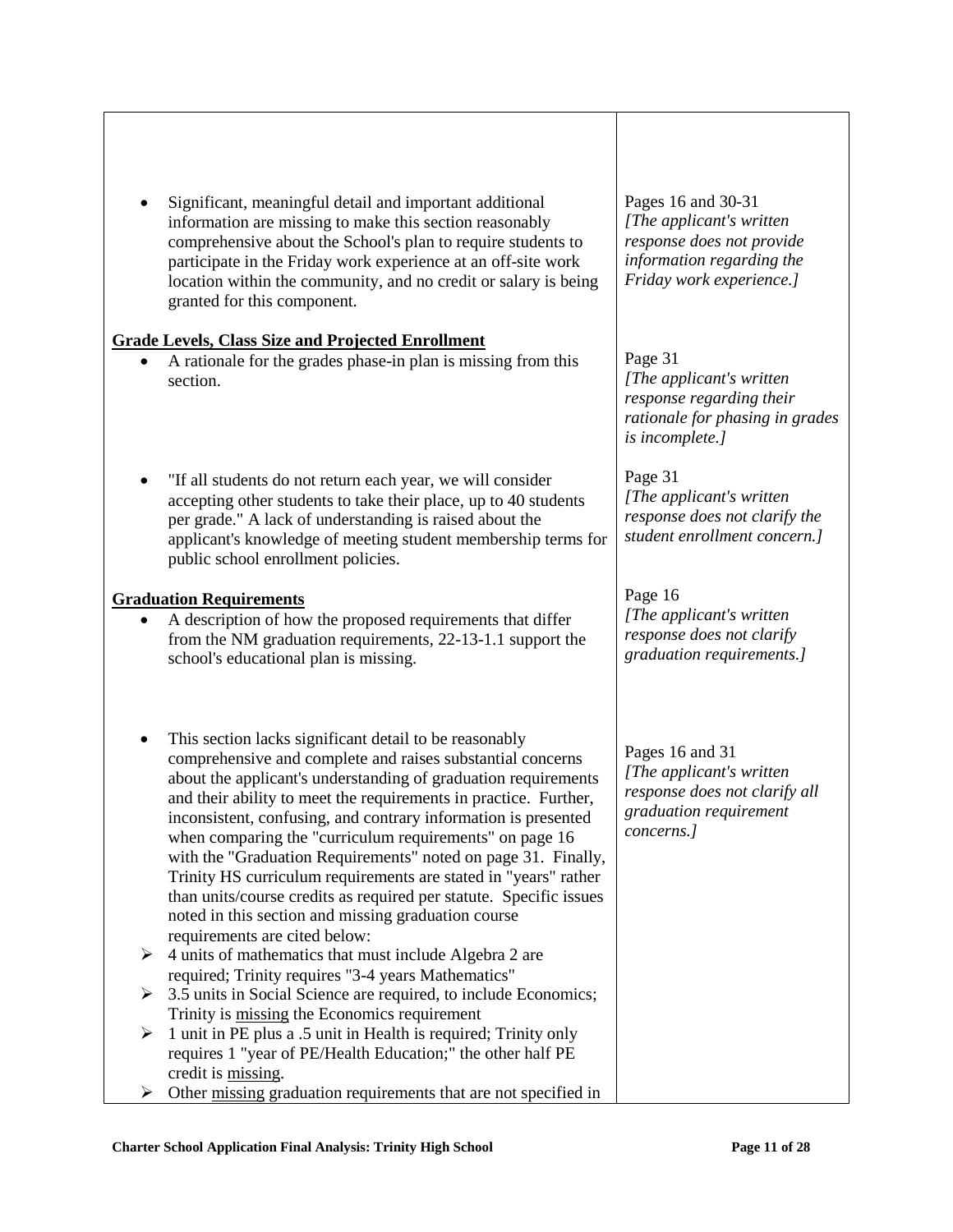|   | this plan: Students must take either an AP/Honors or dual or                    |  |
|---|---------------------------------------------------------------------------------|--|
|   | distance education credit. Students must complete a unit in one                 |  |
|   | of the following - a career cluster course, workplace readiness,                |  |
|   | or a language other than English. Students must take and pass                   |  |
|   | the NM state 11th grade standards based graduation assessment,                  |  |
|   | and the school must offer a Financial Literacy course per                       |  |
|   | statute.                                                                        |  |
|   | $\triangleright$ Page 16 reflects a range of 20-25 required credits, while page |  |
|   | 30 states that the graduation requirements are 17.5 requirements                |  |
|   | and 7.5 electives. Additionally, conflicting course requirements                |  |
|   | are noted on page $16$ = required 3-4 years of Philosophy; 2-3                  |  |
|   | years of foreign language; and 1-2 years of Business. The                       |  |
|   | Work Study/Experience requirement is missing from these                         |  |
|   | requirements listings. Based upon these additional curriculum                   |  |
|   | requirements, the actual graduation requirements for Trinity HS                 |  |
|   | would be 25 credits with 21 of 25 credits being required and                    |  |
|   | only allowing 4 electives to be selected by the students.                       |  |
| ➤ | Explicit grade level course expectations/requirements are not                   |  |
|   |                                                                                 |  |
|   | specified in this section.                                                      |  |
|   |                                                                                 |  |

# **ANALYSIS: STUDENT PERFORMANCE EXPECTATIONS**

| Criteria Not Sufficiently Addressed, Concerns & Additional                                                                    | Reference                     |
|-------------------------------------------------------------------------------------------------------------------------------|-------------------------------|
| <b>Questions</b>                                                                                                              |                               |
| <b>Student-centered SMART Goals</b>                                                                                           | Page 31                       |
| Significant detail and information are missing to be reasonably                                                               | [The applicant's written]     |
| comprehensive for what SBA data will be used for 9th grade in                                                                 | response does not clarify 9th |
| year 1 since HS students are given the NMSBA in grade 11.                                                                     | grade SBA expectations.]      |
| The data to be used to drive instruction is missing.                                                                          |                               |
|                                                                                                                               | Page 31                       |
| The newly identified performance indicator for 80% of the                                                                     | [The applicant's written]     |
| required 100% expected participation of THS students to                                                                       | response does not clarify     |
| "complete the work program" lacks specific definition of what                                                                 | performance indicators.]      |
| the work program components are and also lacks specific                                                                       |                               |
| metrics to measure those items in terms of progress and                                                                       |                               |
| successful completion. The specific data to be collected to                                                                   |                               |
| indicate progress and/or increased/improved performance at                                                                    |                               |
| specific grade levels and within a specified timeline with target<br>dates is missing. This is not written as a SMART goal as |                               |
| required.                                                                                                                     |                               |
|                                                                                                                               |                               |
| Also described in this section are "performance indicators" for                                                               | Page 31                       |
| home visits, teacher in-service and training, and expectations                                                                | [The applicant's written]     |
| that 70% of students in each subgroup will pass the NMSBA.                                                                    | response does not clarify     |
| Significant detail and additional important information detailing                                                             | performance indicators.]      |
| the specific components to be measured for home visits, teacher                                                               |                               |
| training, and clear identification of the student subgroups are                                                               |                               |
| missing. Additionally, the specific metric to be used to                                                                      |                               |
| measure successful progress, improvement, completion for each                                                                 |                               |
|                                                                                                                               |                               |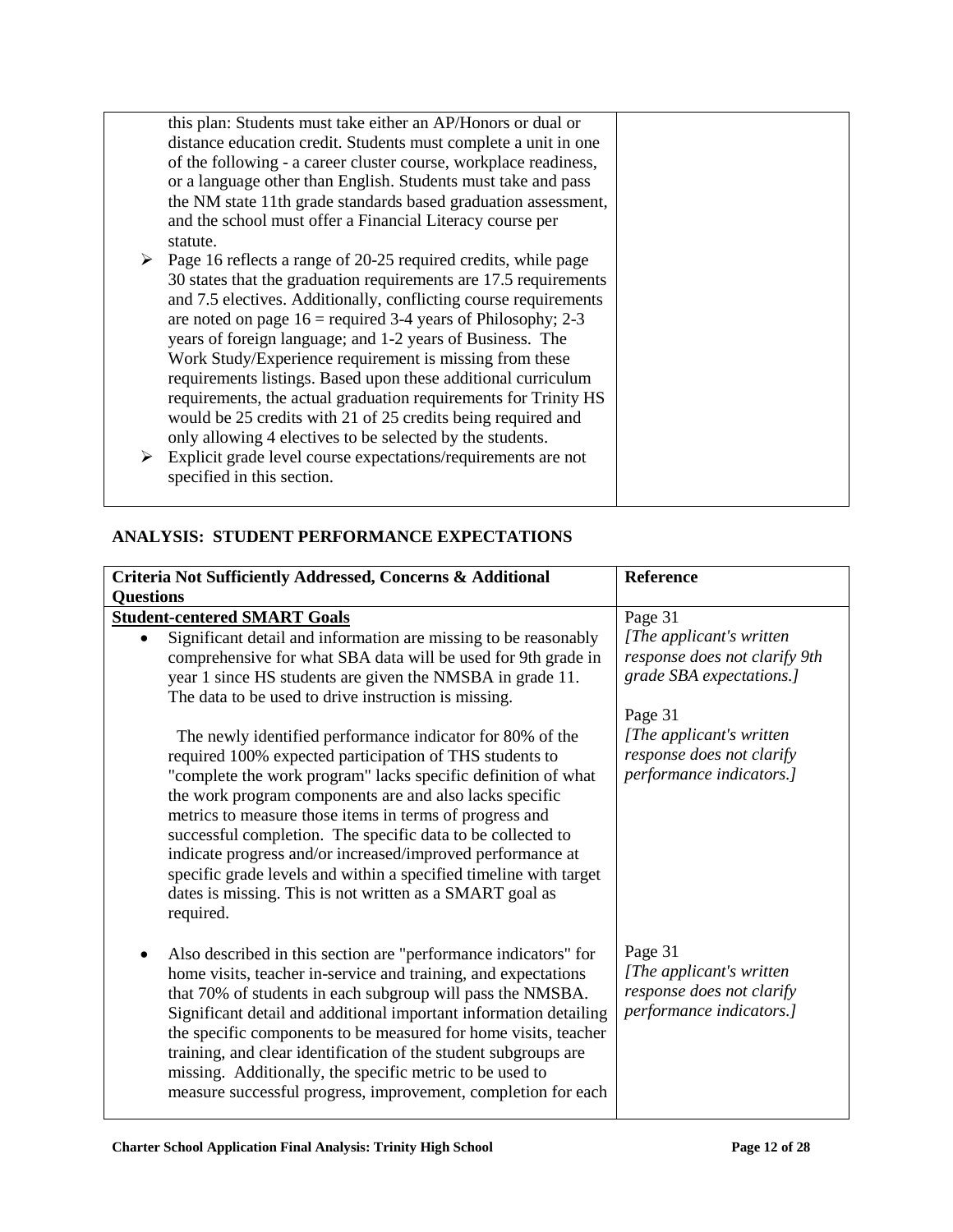| component are also missing. Specific timelines/target dates for<br>checking achievement and/or success are missing. Overall, the<br>specific data to be collected and reviewed to drive change<br>and/or recognize success is missing. It is difficult to determine<br>how the school will know it has met its expectations relative to<br>home visits, teacher training and NMSBA test scores based on<br>the general information presented. The specific grade levels to<br>be included are not specified.<br>The goals for Reading, Writing, Mathematics, and Leadership<br>are also not written in SMART goal format as required. All of<br>these goals lack significant detail and raise substantial concerns                                                                            | Pages 32-35<br>[The applicant's written]<br>response does not clarify goals<br>for Reading, Writing, Math,<br>and Leadership.]                                                                                                                       |
|-----------------------------------------------------------------------------------------------------------------------------------------------------------------------------------------------------------------------------------------------------------------------------------------------------------------------------------------------------------------------------------------------------------------------------------------------------------------------------------------------------------------------------------------------------------------------------------------------------------------------------------------------------------------------------------------------------------------------------------------------------------------------------------------------|------------------------------------------------------------------------------------------------------------------------------------------------------------------------------------------------------------------------------------------------------|
| regarding the applicant's understanding of developing,<br>implementing, and measuring these student learning goals and<br>then using the data to drive instruction and needed change as is<br>indicated they will do. Clear measures to indicate progress,<br>improvement/increase, and completion are missing. These goals<br>are not time specific with target dates. It is unclear what<br>specific items will be analyzed in the NMSBA results, at what<br>grade levels, and when this will occur to help the<br>staff/school/parent identify and specifically measure any form<br>of change in student achievement.<br>Significant detail is missing to adequately explain the goal and                                                                                                  | Page 33<br>[The applicant's written]                                                                                                                                                                                                                 |
| expected outcomes when administering the NMELPA to<br>Spanish-speaking students. Substantial concern is raised that<br>only Spanish speakers are identified in this section. The specific<br>Spanish reading test components to be analyzed and measured<br>along with the specific metrics to be used to determine growth,<br>improvement, increase, and completion within a specified<br>timeline are missing.                                                                                                                                                                                                                                                                                                                                                                              | response does not clarify<br>NMELPA concerns.]<br>Page 32                                                                                                                                                                                            |
| Significant detail is missing that adequately explains what the<br>specific metric/measure is that will be used to determine<br>"student proficiency and achievement" in reading to<br>demonstrate at least one month's growth. It is unclear what<br>MAPS and STAR reading test data will be collected and<br>analyzed to demonstrate progress, improvement, increase,<br>and/or completion and for what grade levels, courses, programs.<br>Time specific points to assess reading with target dates are also<br>missing. The same concerns and measures/metrics and the<br>specific data to be collected are also missing for developing<br>individual instructional plans for students who need<br>remediation or enrichment and for determining English<br>Language Acquisition results. | [The applicant's written]<br>response does not clarify the<br>metrics to determine student<br>proficiency, and achievement<br>is does not addressed.<br>Clarification is provided that<br>data would be collected in<br>September, January and May.] |
| Significant detail and specific proficiency levels for                                                                                                                                                                                                                                                                                                                                                                                                                                                                                                                                                                                                                                                                                                                                        |                                                                                                                                                                                                                                                      |

Page 33 *[The applicant's written response does not clarify writing proficiency concerns.]*

determining improvement in writing are missing. Inadequate information is provided relative to what the expectations and content requirements for the writing portfolios will be. The specific grade levels and courses/programs to be analyzed are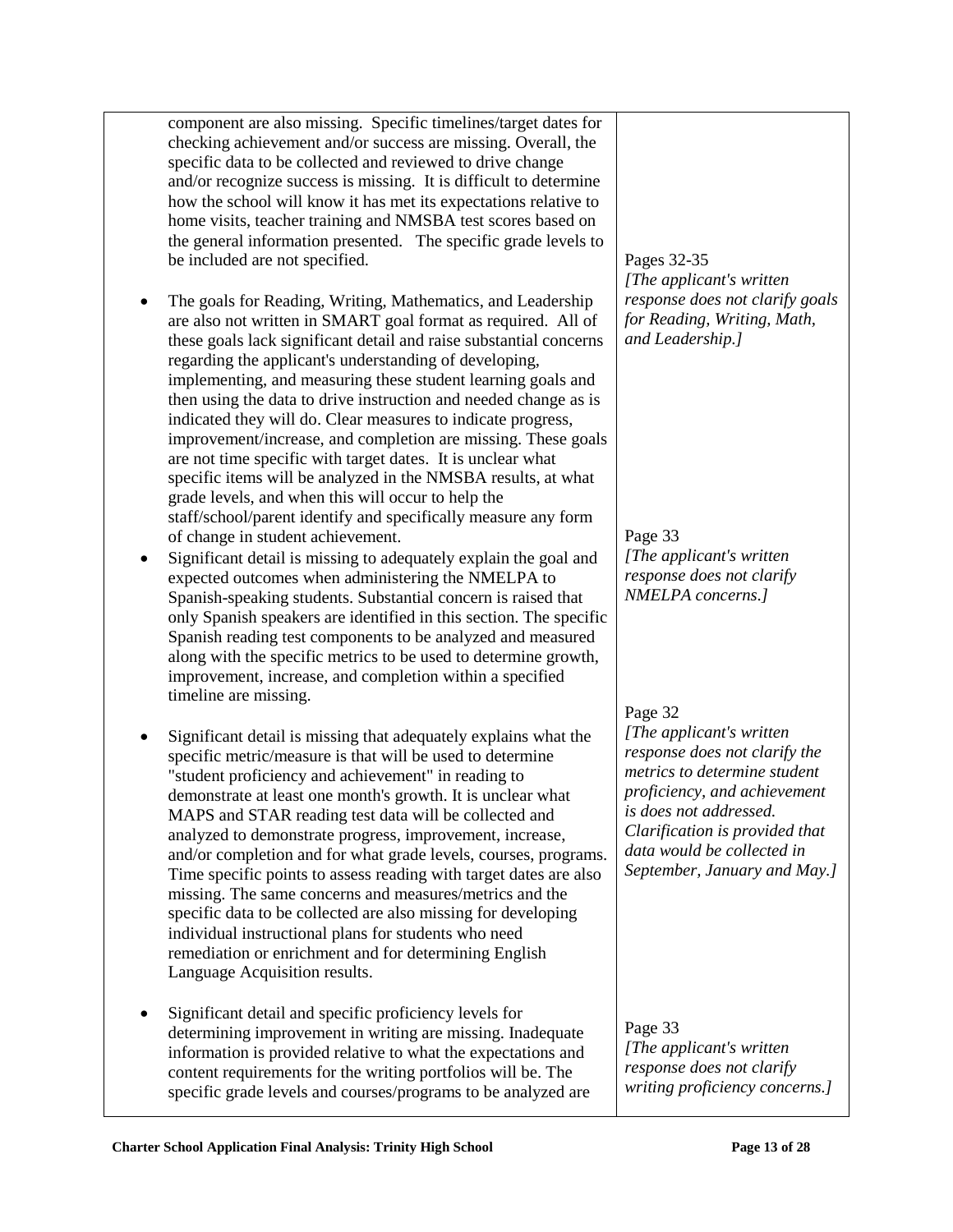| missing. The specific data to be collected and reviewed to help<br>determine growth, improvement/increase, and completion is<br>missing. How writing will be integrated into other curricular<br>areas within a specified timeline with target dates and what<br>specifically will be measured and with what metric to again<br>determine growth, improvement, increase, completion is<br>missing in this section. The purpose for using PDSA and ACE<br>and identification of what measures will demonstrate successful<br>writing achievement is missing. Significant detail is missing<br>that adequately identifies what data will be collected and<br>analyzed to determine success. |                                  |
|-------------------------------------------------------------------------------------------------------------------------------------------------------------------------------------------------------------------------------------------------------------------------------------------------------------------------------------------------------------------------------------------------------------------------------------------------------------------------------------------------------------------------------------------------------------------------------------------------------------------------------------------------------------------------------------------|----------------------------------|
| Significant detail and information are missing to adequately<br>identify what measure will be used to determine one month's<br>growth in STAR Math to determine how students have grown<br>"academically." The metric to be used that will clearly<br>demonstrate growth, increase, improvement, completion in<br>achieving math skills is missing. The specific math skills to be<br>measured and the grade levels, courses to be measured are not<br>identified. Again, the application fails to identify what specific<br>data will be collected and analyzed to determine and share<br>results.                                                                                       | Page 34<br>No response provided. |
| As part of the Math assessments, "At risk students will be easily<br>detected and provided help" Significant detail and<br>important additional information identifying specifically what<br>test/assessments will be used, what will be measured, when, by<br>whom, and how are missing. The students and grade levels to<br>be tested are not clearly identified. The NMSBA item analysis<br>components to be reviewed and for what grade levels and<br>within what timeline are not adequately identified. How and by<br>whom after school tutoring needs will be determined from the<br>data is not adequately addressed.                                                             | Page 34<br>No response provided. |
| Significant detail and important additional information<br>identifying who will be responsible for and the timeline for<br>when the site-based pre- and post-tests for math skills at each<br>grade level will be developed are missing. The specific math<br>courses to be included are not adequately identified.<br>Significant detail and important additional information is                                                                                                                                                                                                                                                                                                         | Page 34<br>No response provided. |
| missing to adequately identify the problem solving activities<br>and skills that will be assessed and at what grades levels,<br>content areas, and within what specified timeline and target<br>date.                                                                                                                                                                                                                                                                                                                                                                                                                                                                                     | Page 34<br>No response provided. |
| Significant detail and important additional information is<br>missing regarding the specific items to be assessed in the work<br>experience program to determine student success and also<br>missing are those specific indicators that will be assessed to<br>demonstrate strong character and leadership skills/traits. The<br>specific components to be measured and the specific metrics to<br>be used to indicate progress, improvement, increase,<br>completion within this program are missing. Additionally,                                                                                                                                                                      | Page 34<br>No response provided. |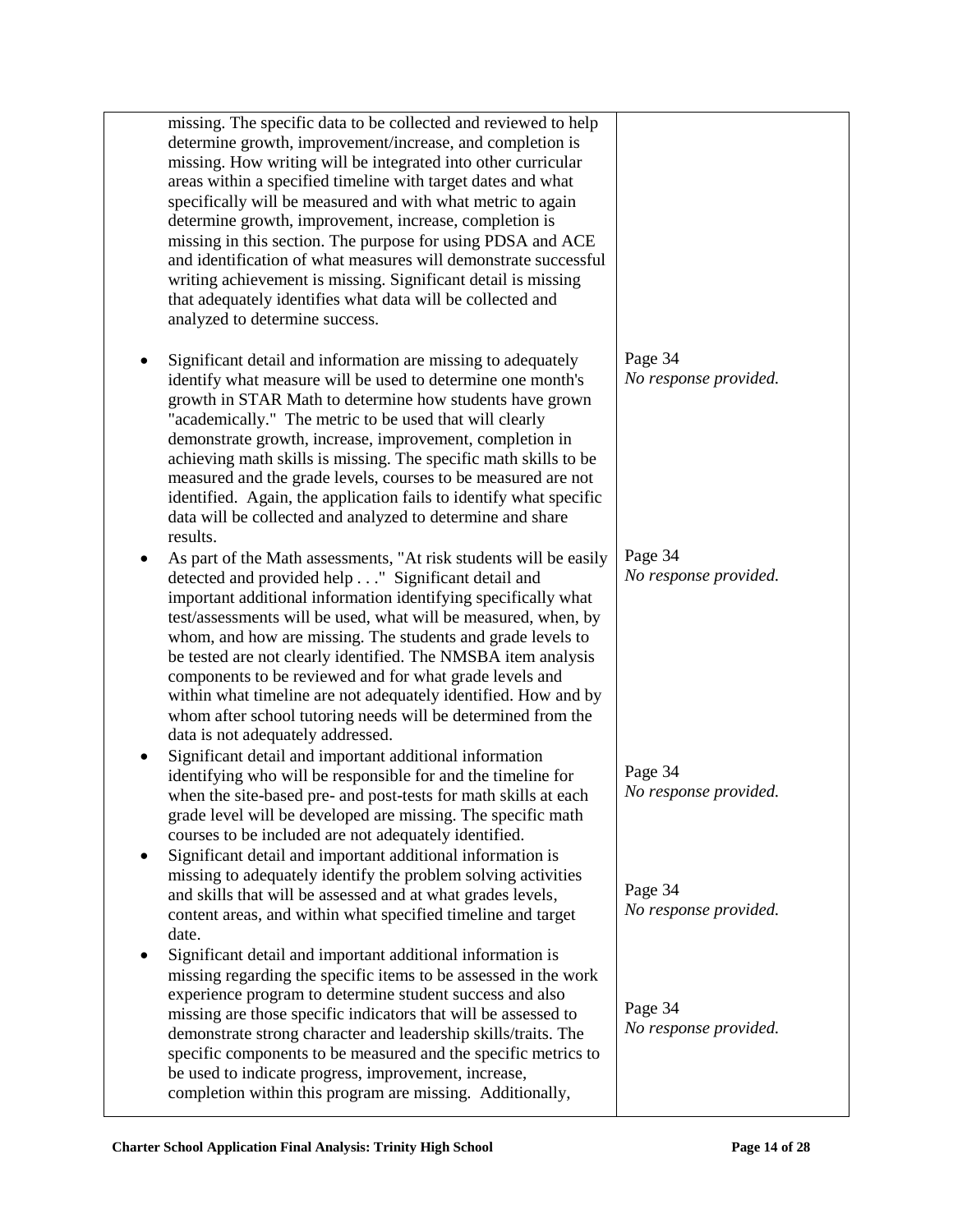| specific timelines and target dates are not identified. The<br>specific data to be collected and analyzed is missing, and what<br>measure of success and/or skill is demonstrated by evaluating<br>the hours spent in the program is not adequately explained. The<br>specific surveys to be developed and evaluated are not<br>adequately addressed relative to the specific content, measures,<br>timeline and target date; and the grades, courses, programs to<br>be assessed are missing. Clear measures and the data to be<br>collected to measure successful school relationships are |                                  |
|----------------------------------------------------------------------------------------------------------------------------------------------------------------------------------------------------------------------------------------------------------------------------------------------------------------------------------------------------------------------------------------------------------------------------------------------------------------------------------------------------------------------------------------------------------------------------------------------|----------------------------------|
| missing.<br>Substantial concern is raised regarding the " level of<br>$\bullet$<br>proficiency established by the content standards and the<br>curricular expectations " A lack of understanding by the                                                                                                                                                                                                                                                                                                                                                                                      | Page 34<br>No response provided. |
| applicant regarding NMPED content standards is evident and<br>the ability of the applicant to meet these requirements in<br>practice also raises substantial concern. Significant detail and<br>needed important additional information are missing regarding<br>how "remediation and academic improvement programs" will<br>be developed and implemented, who will do this, for which<br>content standards and grade levels and subject areas to address<br>content standard deficiencies within the school's plan.<br>Assessments for PE, business, and the elective courses listed        |                                  |
| (philosophy, foreign languages, and ethics) are missing.                                                                                                                                                                                                                                                                                                                                                                                                                                                                                                                                     | Page 34                          |
| Alignment                                                                                                                                                                                                                                                                                                                                                                                                                                                                                                                                                                                    | No response provided.            |
|                                                                                                                                                                                                                                                                                                                                                                                                                                                                                                                                                                                              |                                  |

# **ANALYSIS: PLAN FOR EVALUATING STUDENT PERFORMANCE**

| Criteria Not Sufficiently Addressed, Concerns & Additional      | <b>Reference</b>      |  |  |  |
|-----------------------------------------------------------------|-----------------------|--|--|--|
| <b>Questions</b>                                                |                       |  |  |  |
| <b>Types of Assessments</b>                                     |                       |  |  |  |
| Substantial concern is raised about the applicant's             | Pages 32-35           |  |  |  |
| understanding of required NM assessments -- both formative      | No response provided. |  |  |  |
| and summative – content areas and grade levels to be tested,    |                       |  |  |  |
| state outcomes (AYP) expectations, and the School's ability to  |                       |  |  |  |
| meet assessment requirements in practice. Significant detail is |                       |  |  |  |
| missing about the short-cycle assessments the school plans to   |                       |  |  |  |
| use. Meaningful detail about the school's implementation and    |                       |  |  |  |
| use of the NMSBA data (identified to be a test from the NM      |                       |  |  |  |
| School Board Association on page 12) and students achieving     |                       |  |  |  |
| AYP is missing.                                                 |                       |  |  |  |
| Substantial concern is raised that the applicant references     | Page 34               |  |  |  |
| content standards proficiency as part of required NM            | No response provided. |  |  |  |
| assessments; a lack of preparation is demonstrated relative to  |                       |  |  |  |
| the required grades 9-12 assessments and the overall value and  |                       |  |  |  |
| use of the data to be gleaned from these systems to drive       |                       |  |  |  |
| instruction.                                                    |                       |  |  |  |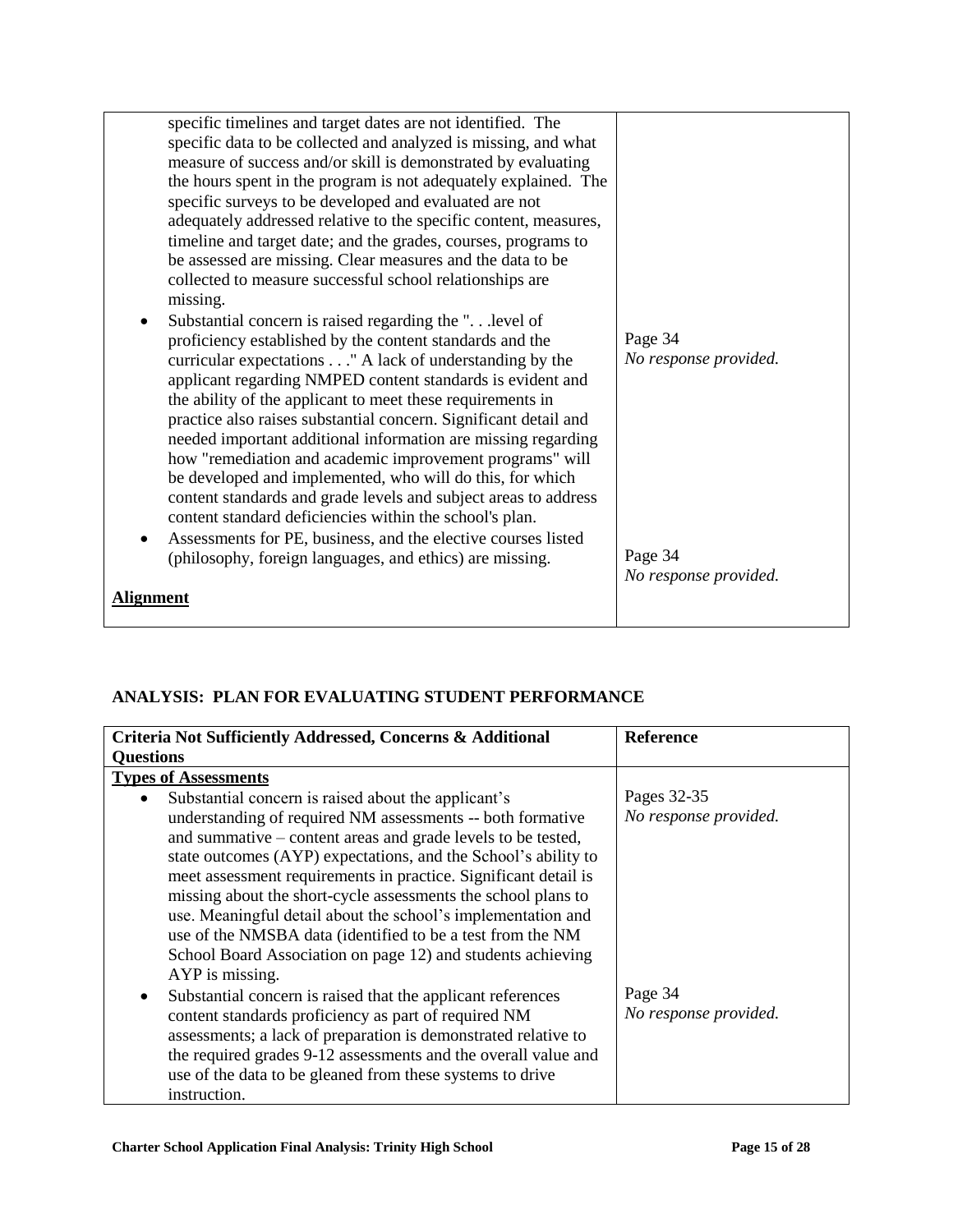| Significant detail and important additional information is<br>$\bullet$   | Pages 32-35           |
|---------------------------------------------------------------------------|-----------------------|
| missing about the school's student performance expectations.              | No response provided. |
| Throughout this section, the application cites that the School            |                       |
| will "encourage all students to reach their highest potential and         |                       |
| academic achievement," which is reflective of the applicant's             |                       |
| lack of understanding about setting clear goals with measures to          |                       |
| help quantify success. Clearly defined, specific, measurable,             |                       |
| and time bound student performance outcomes to be                         |                       |
| demonstrated via the proposed school tests/assessments are                |                       |
|                                                                           |                       |
| missing. This section is incompletely addressed. The applicant            |                       |
| presents information in this section in general, broad terms              |                       |
| relative to students taking tests, teachers studying and reporting        |                       |
| results, and changes being made. Specificity is missing for               |                       |
| what content will be measured and at what grade levels; what              |                       |
| metrics will be used to measure; what the anticipated levels of           |                       |
| growth, improvement, increase will be; and what the specific              |                       |
| timeframes and target dates for achievement are expected to be.           |                       |
| Meaningful detail and important additional information that               |                       |
| specifically identify what data will be gathered and when, how,           |                       |
| and who will be responsible for evaluating and reporting the              |                       |
| results are missing.                                                      |                       |
|                                                                           |                       |
| A specified timeline for achievement of the NM Standards and<br>٠         | Pages 32-33           |
| the school's student performance expectations is missing. The             | No response provided. |
| applicant references students taking the annual NMSBA                     |                       |
| [specific content areas and grade level(s) not identified] and the        |                       |
| development of 3-year individual student plans for those who              |                       |
| fail to achieve proficiency; however, specific proficiency levels         |                       |
| by grade and content area/course are missing. A rationale                 |                       |
| explaining why a 3-year plan was selected and how monitoring              |                       |
| and adaptations will be made is missing.                                  |                       |
|                                                                           |                       |
| Significant detail and additional important information to                | Pages 32-33           |
| address the required 11 <sup>th</sup> grade Standards Based graduation    | No response provided. |
| assessment are missing.                                                   |                       |
|                                                                           |                       |
| <b>Timeline for Achievement</b>                                           |                       |
| The timelines for achievement lack significant detail and fail to clearly | Pages 32-35           |
| specify what the definitive timeframes and target dates for achievement   | No response provided. |
| are expected to be for all grades and for the varied tests/assessments    |                       |
| cited above. There are no specific time parameters for reviewing          |                       |
| assessment data.                                                          |                       |
|                                                                           |                       |
| <b>Corrective Action</b>                                                  |                       |
| The procedures for taking corrective action, which refers to the specific | Pages 31-35           |
| adjustments/action the school plans to make as a result of periodic       | No response provided. |
| grade-level or school-wide data analysis to ensure that the school is     |                       |
| meeting the NM Standards or other student performance expectations,       |                       |
| lack significant meaningful detail in order to be reasonably              |                       |
| comprehensive. The applicant presents information in this section in      |                       |
| general, broad terms by stating that "necessary interventions will be     |                       |
|                                                                           |                       |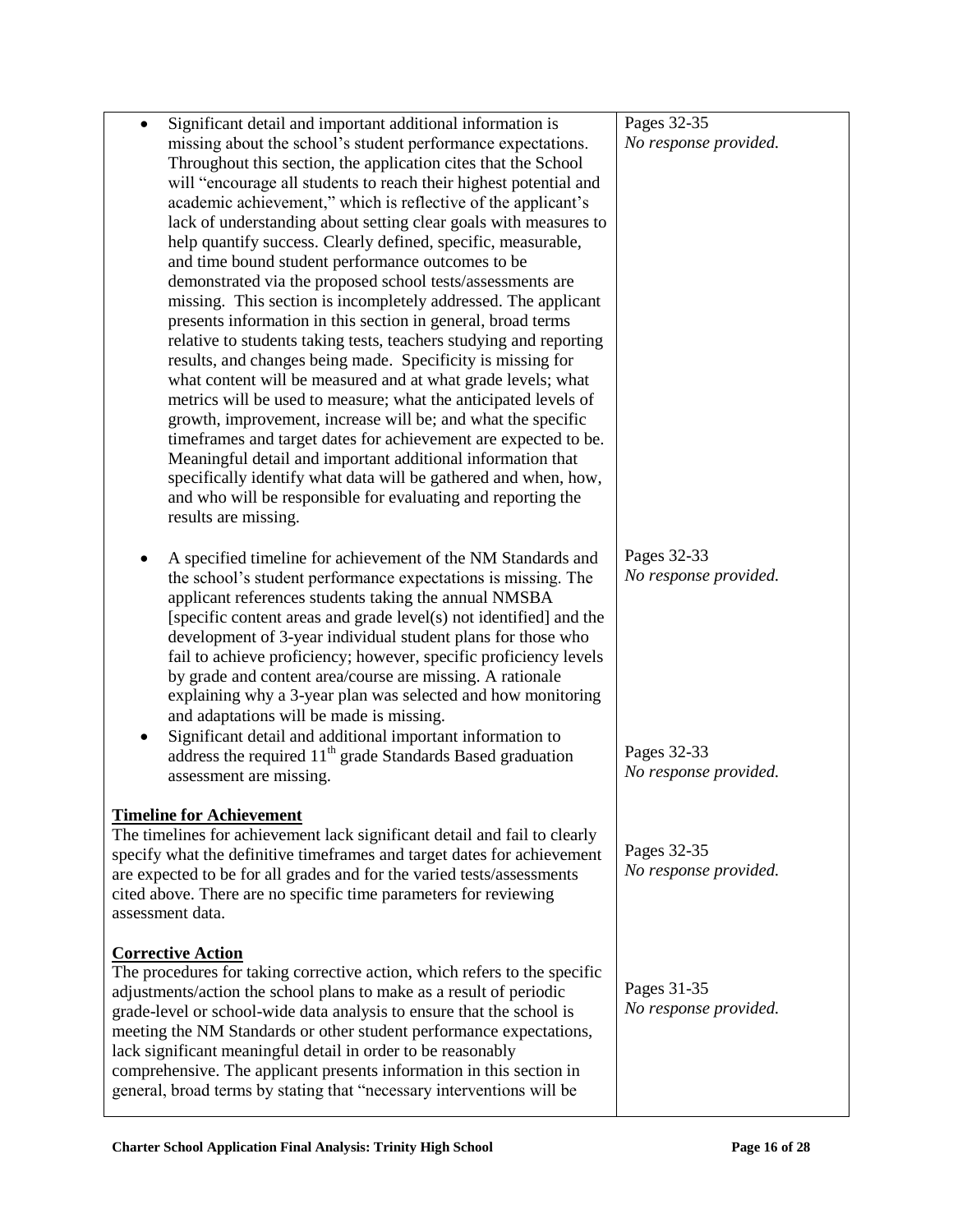| implemented to meet the needs of students who demonstrated<br>deficiency on either a curriculum-based assessment or a NMSBA<br>exam." And, the teachers and Principal will "arrange appropriate<br>supportive strategies for students at risk." "At risk students will be<br>easily detected and provided extra help to catch up with their peers."<br>The application further states that it will "arrange for appropriate"<br>supportive programs for students at risk." Significant, meaningful,<br>definitive detail that specifies what these strategies will be and what<br>methods/tools will be used to detect those at-risk students who need<br>support are missing from this section. Specific procedures that will be<br>implemented for taking corrective action are also missing.                                                                                                                         |                                      |
|-------------------------------------------------------------------------------------------------------------------------------------------------------------------------------------------------------------------------------------------------------------------------------------------------------------------------------------------------------------------------------------------------------------------------------------------------------------------------------------------------------------------------------------------------------------------------------------------------------------------------------------------------------------------------------------------------------------------------------------------------------------------------------------------------------------------------------------------------------------------------------------------------------------------------|--------------------------------------|
| Remediation<br>Specified timelines for implementation and monitoring of those<br>activities/actions put in place to help students not achieving standards<br>are missing.                                                                                                                                                                                                                                                                                                                                                                                                                                                                                                                                                                                                                                                                                                                                               | Pages 31-35<br>No response provided. |
| <b>Additional Assessments</b><br>These cited school/additional assessments (though not<br>$\bullet$<br>identified as such by the applicant) -- STAR Reading test, ELA<br>teacher observations, student writing assignments and<br>portfolios, exhibition, STAR Math test, teacher tests, pre- and<br>post math tests developed by the school for each grade level,<br>work program assessments, tutoring hours, teacher in-service,<br>and home visit surveys fail to specifically identify and define<br>the content, activities, items that will be measured and also do<br>not clearly identify specific timelines for achievement,<br>particularly beyond one month or one year. There are also no<br>definitive target dates for achievement identified. This section<br>is found to be incomplete and missing significant detail and<br>important additional information to make it reasonably<br>comprehensible. | Pages 32-35<br>No response provided. |
| The application cites that "other comparable assessments" will<br>be used but fails to specify and identify what these assessments<br>will be, what they will measure, how they will measure, who<br>will use the data, and how it will be monitored and reported.                                                                                                                                                                                                                                                                                                                                                                                                                                                                                                                                                                                                                                                      | Page 32<br>No response provided.     |
| <b>Documentation and Reporting</b><br>Documentation and reporting of student data is limited to<br>special education students.                                                                                                                                                                                                                                                                                                                                                                                                                                                                                                                                                                                                                                                                                                                                                                                          | Page 36<br>No response provided.     |

# **ANALYSIS: SPECIAL POPULATIONS**

| Criteria Not Sufficiently Addressed, Concerns & Additional      | <b>Reference</b> |
|-----------------------------------------------------------------|------------------|
| <b>Questions</b>                                                |                  |
| <b>Modifications to meet Individual Student Needs</b>           |                  |
| This section lacks significant, meaningful detail and important |                  |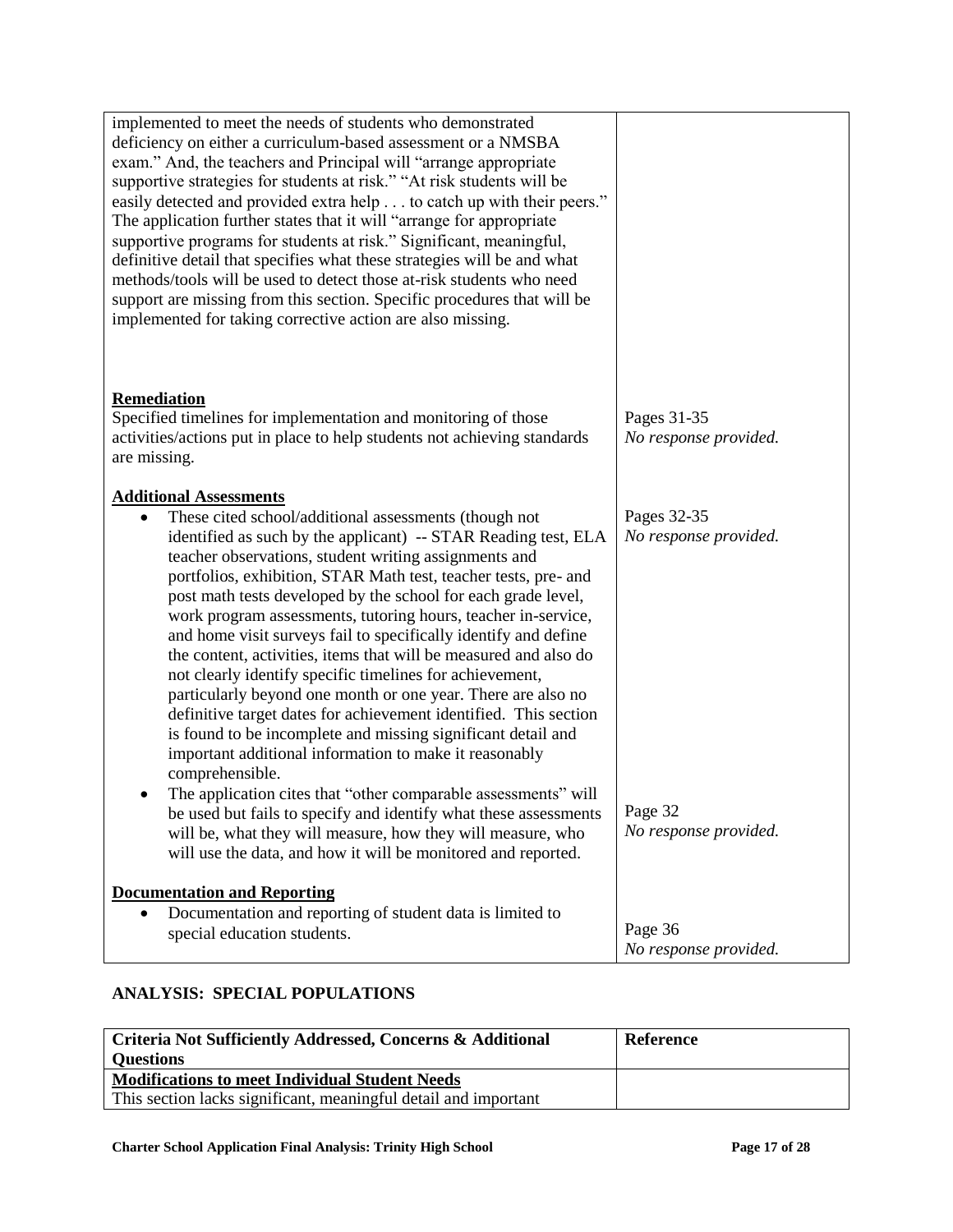| additional information to be reasonably comprehensive in providing          | Pages 35-36           |
|-----------------------------------------------------------------------------|-----------------------|
| specific suggested modifications that would be implemented to the           | No response provided. |
| School's proposed educational program to meet individual student            |                       |
| needs. This section is written primarily in the form of assurances and      |                       |
| includes insufficient detail to provide a clear picture of how special      |                       |
| education will be managed in the proposed school. For example, the          |                       |
| plan does not address specifics or examples of the continuum of             |                       |
| services to be offered, examples of modifications and accommodations,       |                       |
| assessments, documentation, professional development for staff, etc.        |                       |
|                                                                             |                       |
| <b>Special Education Plan</b>                                               |                       |
| Only general statements assuring that the School will follow required       |                       |
| special education law are provided; meaningful detail and important         | Pages 36-37           |
| additional information to make this section reasonably comprehensive        | No response provided. |
| are missing. Substantial concern is raised about the applicant's            |                       |
| understanding of special education and the School's ability to meet         |                       |
| special education requirements. SAT is mentioned as a strategy but          |                       |
| detail regarding identification and implementation using SAT are            |                       |
| missing. Likewise, the three tiers of intervention to be implemented via    |                       |
| RTI strategies are also provided and state that these strategies will be    |                       |
| used "at the first sign that a student is struggling." Clear definition for |                       |
| "struggling" students and the intervention methodologies to be              |                       |
| implemented in and outside of the classroom at each level are missing.      |                       |
| Substantial concern is raised about the applicant's ability to implement    |                       |
| appropriate SAT and RTI strategies based on the applicant's statement       |                       |
| that, "developing intervention plans for individual students can be         |                       |
| time consuming." SAT & RTI are not interchangeable or of similar            |                       |
| purpose.                                                                    |                       |
|                                                                             |                       |
| <b>Access to Ancillary Services</b>                                         |                       |
|                                                                             |                       |

# **III. FINANCIAL PLAN**

The Financial Plan should provide a description of how the school leadership intends to manage the school's finances, including assurances that public funds will be used appropriately and in compliance with all applicable federal and state requirements and laws. It should present a clear picture of the school's financial viability including the soundness of revenue projections; expenditure requirements; and how well the school's budget aligns with and supports implementation of the mission and educational plan.

### **ANALYSIS: BUDGET**

| <b>Criteria Not Sufficiently Addressed, Concerns &amp; Additional</b> | <b>Reference</b>            |  |  |
|-----------------------------------------------------------------------|-----------------------------|--|--|
| <b>Questions</b>                                                      |                             |  |  |
| <b>Revenue Projection Form 910B5</b>                                  |                             |  |  |
|                                                                       |                             |  |  |
| <b>Operating Budget</b>                                               |                             |  |  |
| This section lacks significant detail and important additional        | Pages 46 and Appendix D, 5- |  |  |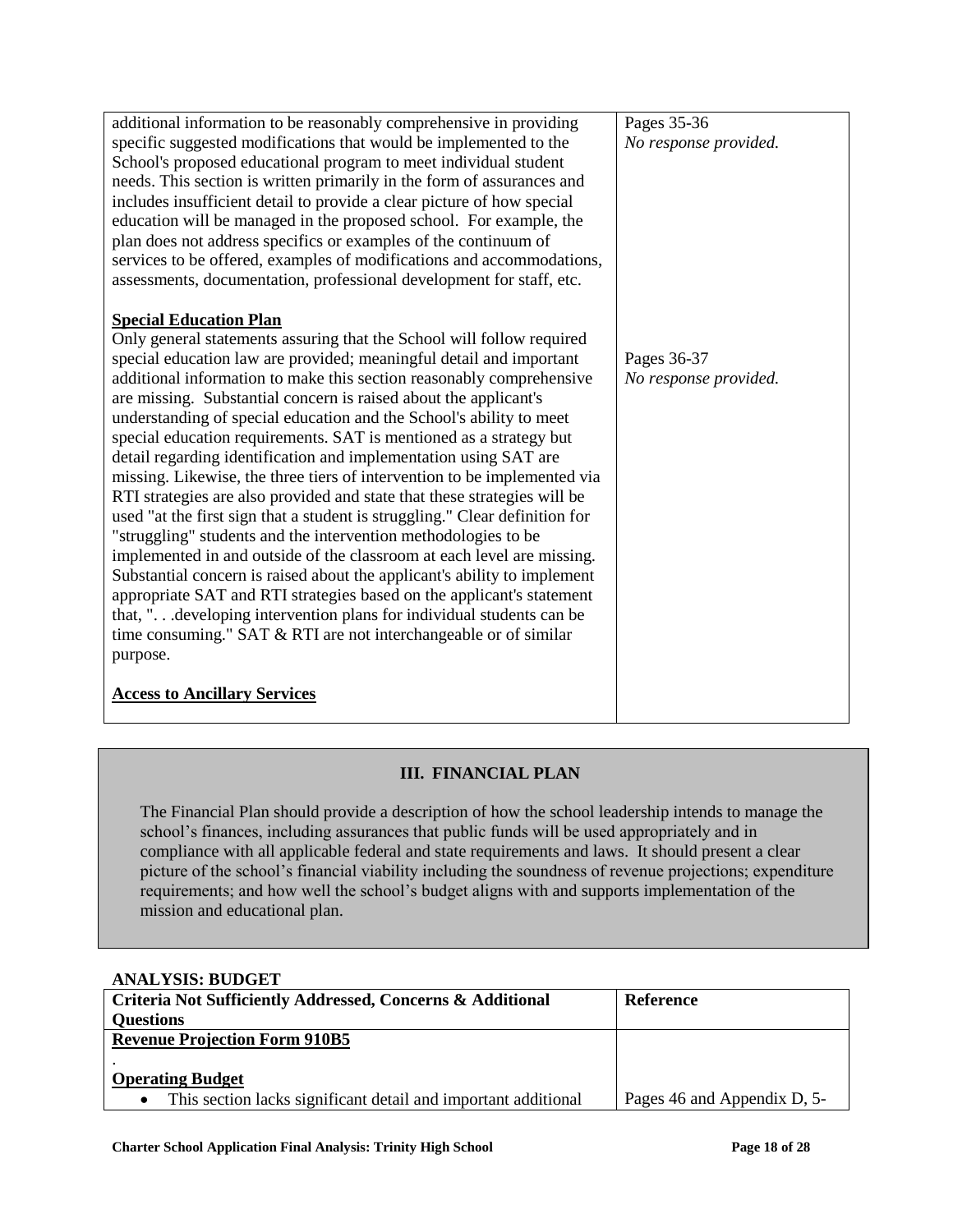| information to be reasonably comprehensive and raises<br>substantial concern about the applicant's understanding of<br>developing a realistic operating budget to fund all items<br>planned. Specific explanations detailing the breakdown for all<br>items planned to be funded within the varied contract services -<br>- "Related services contracts, Other professional services, Other<br>travel and Other Contract services," cited in the 5-year budget,<br>(Line items #25, #29, #40, and #41 respectively) are missing.                                                                                                                                                                                                                                                                                                                                         | Year Budget<br>[The applicant's written<br>response provides new<br>information.]<br>Pages 46-47 and 90<br>[The applicant's written]<br>response provides new                                                                                       |
|--------------------------------------------------------------------------------------------------------------------------------------------------------------------------------------------------------------------------------------------------------------------------------------------------------------------------------------------------------------------------------------------------------------------------------------------------------------------------------------------------------------------------------------------------------------------------------------------------------------------------------------------------------------------------------------------------------------------------------------------------------------------------------------------------------------------------------------------------------------------------|-----------------------------------------------------------------------------------------------------------------------------------------------------------------------------------------------------------------------------------------------------|
| Spending priorities that align with the school's educational<br>program, management and staffing structure, and professional<br>development needs are difficult to discern, and adequate<br>funding to support the myriad of expenses described is missing.<br>Specifically, for the start-up (Year 1) expenses cited on page<br>46: funding for additional portable classrooms cited in the<br>Facilities narrative (p. 90) for years 4 and 5 but not found in the<br>budget; funding for \$20,000 for cafeteria tables and filing<br>cabinets, etc, is not found in the budget; \$1,000 is budgeted for<br>computers/related equipment and the narrative cites \$45,000<br>"general and network technology" expenses; \$20,000 is<br>budgeted per the narrative for the SIS and varied software and<br>the budget reflects\$13,000 for software and software licenses; | information.]                                                                                                                                                                                                                                       |
| \$45,000 is cited in the narrative to be the principal's salary and<br>the budget reflects \$41,000; \$12,000 is budgeted per the<br>narrative for initial rent for the facility and the budget reflects<br>\$15,000.<br>The narrative on pages 46-47 cites significant facility expenses<br>for kitchen and other equipment to include refrigerator,<br>warming trays, serving utensils, copy machine, safe, computers,<br>etc. Page 90 states that the school has no intention of providing<br>food services in year 1, thus these projected expenses seem<br>unnecessary. This funding is not found in the budget as written.<br>Funding for outside academic counseling services (cited on<br>page 51) is not found in the 5-year budget.                                                                                                                            | Pages 46-47,51, and 90<br>[The applicant's written]<br>response clarifies that the<br>kitchen equipment will be used<br>for students who bring in their<br>lunches and for school<br>activities. Salary concerns are<br>incompletely<br>addressed.] |
| Substantial concern is raised about the applicant's<br>understanding and planning for staff budgeting, specifically for<br>the Instructional Assistants (IA). A rationale to explain why the<br>Year 1 salary for a .5 FTE is \$8,000 and year 2 salaries for 2.5<br>FTE will be \$15,000 each, thus reflecting a decrease in the<br>salary to be earned. Per the actual 5-year budget, the year 3<br>salaries will be \$44,000 for 3 FTE, which yet again equates to<br>another decrease in IA salaries, now \$14,667 per FTE. In year<br>4, the per FTE IA salary will be \$15,000 and increases to                                                                                                                                                                                                                                                                    | Page 46, Apdx D, 5-year<br>budget<br>[The applicant's written]<br>response does not clarify<br>budgeting concerns.]                                                                                                                                 |
| \$15,333 in year 5.<br>Substantial concern is raised about the applicant's                                                                                                                                                                                                                                                                                                                                                                                                                                                                                                                                                                                                                                                                                                                                                                                               | Page 47 and Apdx D<br>The applicant's written<br>response does not clarify<br>budgeting concerns.]                                                                                                                                                  |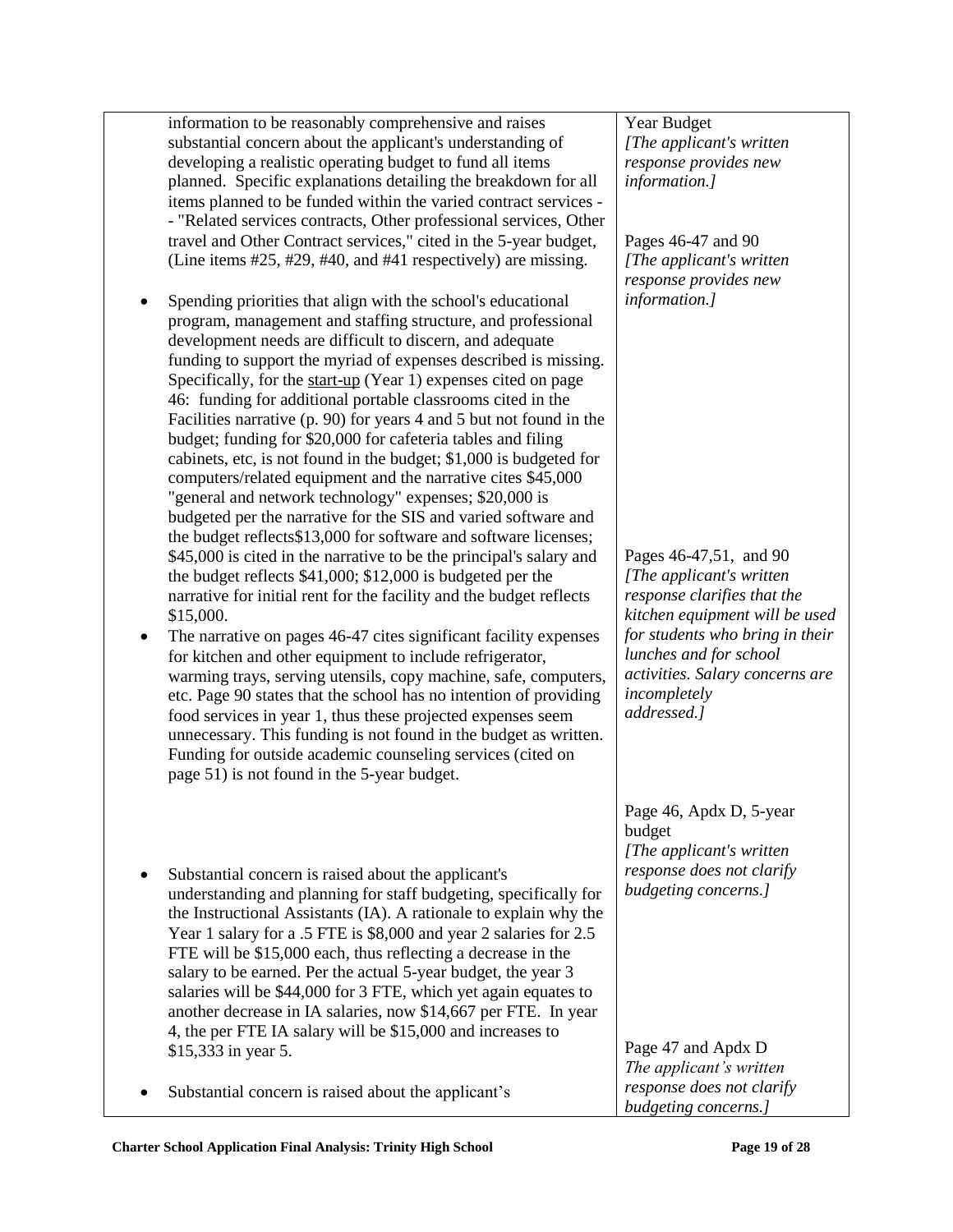|   | understanding and planning for staff budgeting and their ability<br>to provide a viable, balanced budget that will adequately serve<br>students per the proposed educational plan and operational<br>needs. Specifically, page 47 makes this statement about the<br>Business Manager, "No salary has been calculated for this<br>position as it will be contracted." All contracted positions must<br>be budgeted for, and this statement contradicts the applicant's                                                                                                                                 |                                                                                                                                                                                       |
|---|-------------------------------------------------------------------------------------------------------------------------------------------------------------------------------------------------------------------------------------------------------------------------------------------------------------------------------------------------------------------------------------------------------------------------------------------------------------------------------------------------------------------------------------------------------------------------------------------------------|---------------------------------------------------------------------------------------------------------------------------------------------------------------------------------------|
| ٠ | earlier statement on page 43 that a Business Manager would be<br>hired and per the Organization Chart before page 61. Line item<br>#28 reflects a \$50,000 budget item for<br>Finance/Bookkeeping/Accounting. The 5-year budget also does<br>not reflect a salary for a Counselor (page 41); for an ELA<br>teacher (page 32); for cleaning services (page 52) or for a<br>Librarian (Attachment A). Additional substantial concern is<br>expressed that the Custodial position fails to meet minimum<br>wage salary requirements.<br>Substantial concerns are also raised for the lack of significant | Pages 32, 41, 43, 47 and<br>Appendix C<br>[The applicant's written<br>response does not clarify PD                                                                                    |
|   | detail and important additional information per the 5-Year<br>Budget for years 1-5 to specify:<br>Line item 25 cites funding for PD with no clear explanation for<br>the specific PD trainings that will be covered in year 1, etc.<br>Numerous PD plans are cited within the educational plan, to<br>include, Content Standards, Professional Learning<br>Communities, Solution Tree, Baldrige, Writing for Success,<br>curriculum development, and "ongoing professional<br>development."                                                                                                           | planning and budgeting<br>alignment concerns.]<br>Pages 10, 11, 29, 30, 33, 34<br>[The applicant's written]<br>response does not clarify<br>funding PD for other charter<br>schools.] |
| ٠ | Significant detail and rationale are missing to explain why the<br>School would be paying "to develop the staff as well as assist<br>in providing other charter Schools with training that has been<br>successful to Trinity."                                                                                                                                                                                                                                                                                                                                                                        | Page 48<br>[The applicant's written]<br>response clarifies that these<br>increases will pay for<br>transportation for the work<br>experience and for the                              |
|   | Significant detail and explanation are missing for what<br>"additional ancillary needs" justify the substantial increase in<br>"Related Services Contracts" amounts from Year 1 to Year 2.                                                                                                                                                                                                                                                                                                                                                                                                            | counselor to oversee the<br>program.]                                                                                                                                                 |
| ٠ | Substantial concern is raised that the 5-year budget fails to<br>identify funding for the NMSBA and MAPS assessments to be<br>purchased. Additionally, equipment and vehicles are budgeted<br>for in the 5-year budget; however, the narrative failed to<br>provide detail describing what the actual purchases would be<br>for these items.                                                                                                                                                                                                                                                          | Pages 39 and 48<br>[The applicant's written<br>response provides new<br>information.]                                                                                                 |
|   | <b>Revenue and Expenditure Assumptions</b><br>The applicant indicated that the school will "contract" with an<br>independent, outside auditor; it is difficult to determine whether<br>the applicant plans to directly contract with the auditor or as                                                                                                                                                                                                                                                                                                                                                | Pages 39 and 48<br>The applicant's written<br>response provides new<br>information.                                                                                                   |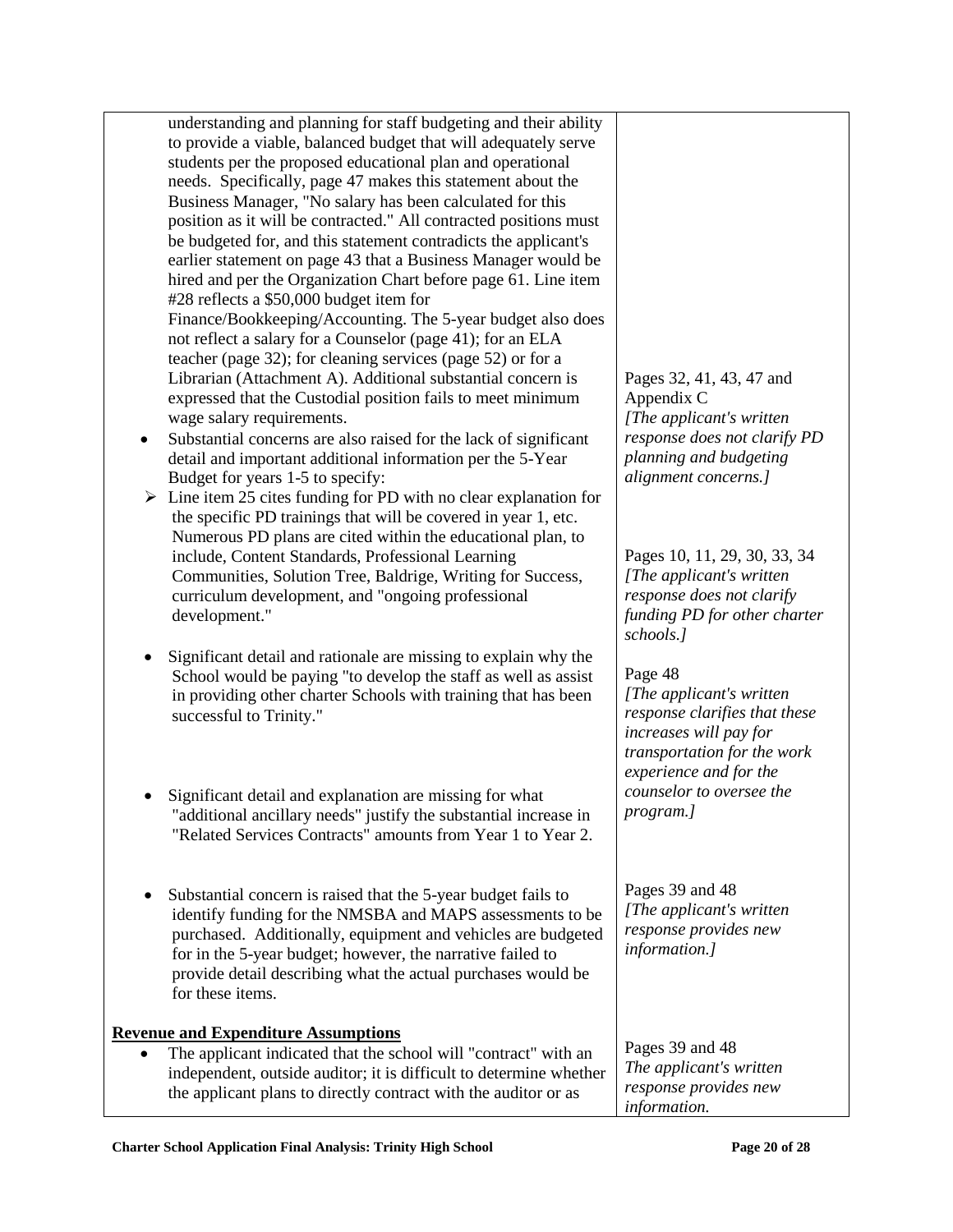| part of the PED's contract with an outside auditor. Clarification |  |
|-------------------------------------------------------------------|--|
| is needed.                                                        |  |

### **Revenue Sources Other Than SEG Funds**

Significant detail is missing that explains what "Lethe School Assistance Funds" are and how they would be expended.

### **Expenditure Assumptions for Other Than SEG Funds**

- Significant detail is missing and inadequate funding is budgeted in the 5-year plan for the 40 laptops the school plans to purchase and also use for implementation in "the delivery of online services."
- Significant detail is also missing about the school contracting with EPS or through NMCC to provide the online computer services. The details for such contract plans are missing in the education plan, and no formal agreement with either entity is included with the application.
- Significant detail and additional important information are missing that specifically identify spending plans for all of the other-than-SEG funding sources. This demonstrates a lack of preparation and raises substantial concern for the applicant's ability to adhere to meeting funding requirements in practice.

# Pages 43, 48, 58

*[The applicant's written response clarifies that the school plans to hire their own auditor; however, state chartered schools must contract with PED's auditor to meet compliance.]*

#### Page 43

*[The applicant's written response clarifies that Lethe funds would be other-than SEG potential funding; however, they will not pursue this funding.]*

### Pages 51 and 90

*[The applicant's written response clarifies that they will try to obtain computers from the Los Alamos Foundation; however, this response does not address the school's plan for how online services will be delivered.]*

### Page 51

*[The applicant's written response provides new information and does not provide complete, adequate information to clarify spending plans for all other-than SEG funding sources.]*

# **ANALYSIS: FISCAL MANAGEMENT**

| Criteria Not Sufficiently Addressed, Concerns & Additional | <b>Reference</b>   |
|------------------------------------------------------------|--------------------|
| <b>Questions</b>                                           |                    |
| <b>Fiscal Management Plan</b>                              |                    |
|                                                            |                    |
|                                                            |                    |
| <b>Internal Control Procedures</b>                         |                    |
|                                                            | Pages 55-56 and 67 |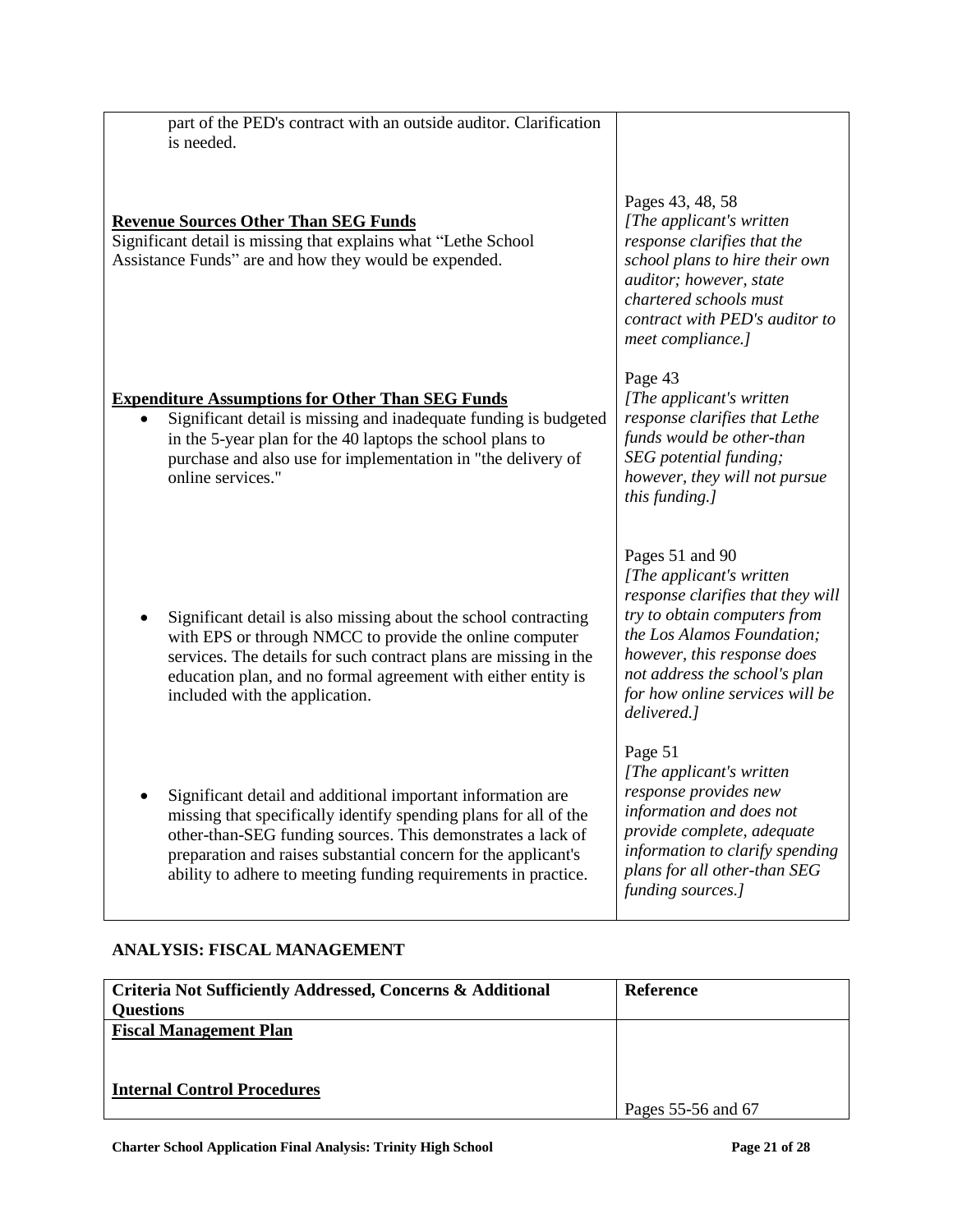| Significant detail and specificity explaining who/job position<br>that will be responsible and involved in the segregation of<br>duties are missing for who will receive purchases.<br>Significant detail and important additional information is<br>$\bullet$<br>missing about Purchasing protocols; specifically, expected<br>protocols for the use of a debit card are missing. | [The applicant's written]<br>response satisfies these<br>concerns.] |
|------------------------------------------------------------------------------------------------------------------------------------------------------------------------------------------------------------------------------------------------------------------------------------------------------------------------------------------------------------------------------------|---------------------------------------------------------------------|
| <b>Annual Audit of Financial Operations</b>                                                                                                                                                                                                                                                                                                                                        |                                                                     |

## **IV. GOVERNANCE /MANAGEMENT PLAN**

The Governance/Management Plan should provide an understanding of how the school will be governed and managed. It should present a clear picture of the school's governance and management practices, what roles and responsibilities various groups and individuals will have, and how those groups will relate to one another. The Plan should outline how decisions are made at the school site, and provide a convincing picture of the school leadership's capacity to successfully operate the school. In addition, the governing body of a charter school is, first and foremost, publicly accountable for student academic performance and the expenditure of public funds.

# **ANALYSIS: GOVERNANCE /MANAGEMENT STRUCTURE**

| Criteria Not Sufficiently Addressed, Concerns & Additional                                                                                                                                                                                                                                                                                                                                                                                                                                                                                                                                                                                                                                                                                                   | Reference                                                                                                                                                                                                                                                                                                                                                      |
|--------------------------------------------------------------------------------------------------------------------------------------------------------------------------------------------------------------------------------------------------------------------------------------------------------------------------------------------------------------------------------------------------------------------------------------------------------------------------------------------------------------------------------------------------------------------------------------------------------------------------------------------------------------------------------------------------------------------------------------------------------------|----------------------------------------------------------------------------------------------------------------------------------------------------------------------------------------------------------------------------------------------------------------------------------------------------------------------------------------------------------------|
| <b>Questions</b>                                                                                                                                                                                                                                                                                                                                                                                                                                                                                                                                                                                                                                                                                                                                             |                                                                                                                                                                                                                                                                                                                                                                |
|                                                                                                                                                                                                                                                                                                                                                                                                                                                                                                                                                                                                                                                                                                                                                              |                                                                                                                                                                                                                                                                                                                                                                |
| Governance and site-based management structure                                                                                                                                                                                                                                                                                                                                                                                                                                                                                                                                                                                                                                                                                                               |                                                                                                                                                                                                                                                                                                                                                                |
| Substantial concern is raised about the applicant's<br>understanding of Governing Board (GB) requirements and their<br>ability to be compliant with NM statute in practice.<br>Specifically, NM statute does not allow for an "Interim Board."<br>The governing body members identified within this application<br>who have also signed assurances that they have read and agree<br>to the terms within this application as submitted are recognized<br>to be the one and only governing body for Trinity who accept<br>full board of finance authority and responsibility for this school.<br>The School may not wait to put together their GB "within 45"<br>days of the first day of the approval of the Charter" and be<br>selected by an Interim Board. | Page 61<br>[The applicant's written]<br>response clarifies, "The<br>School assures that there will<br>be one Board that will be<br>constituted upon approval of<br>the application and that will<br>serve the school according to<br>statute and the application.<br>Any reference to Interim Board<br>is to be read as referring to the<br>Governing Board."] |
| Significant detail is missing and clarification is needed to<br>clearly identify the correct title for the Head Administrator of<br>this school. Per the organizational chart, the title is "Principal,"<br>however, page 61 refers to an "Interim Director" who will begin<br>hiring. Per NM statute, the GB must hire the Principal and only<br>the Principal may hire staff. (The Interim Director position is                                                                                                                                                                                                                                                                                                                                            | Page 61<br>[The applicant's written]<br>response satisfies the<br>concern.]                                                                                                                                                                                                                                                                                    |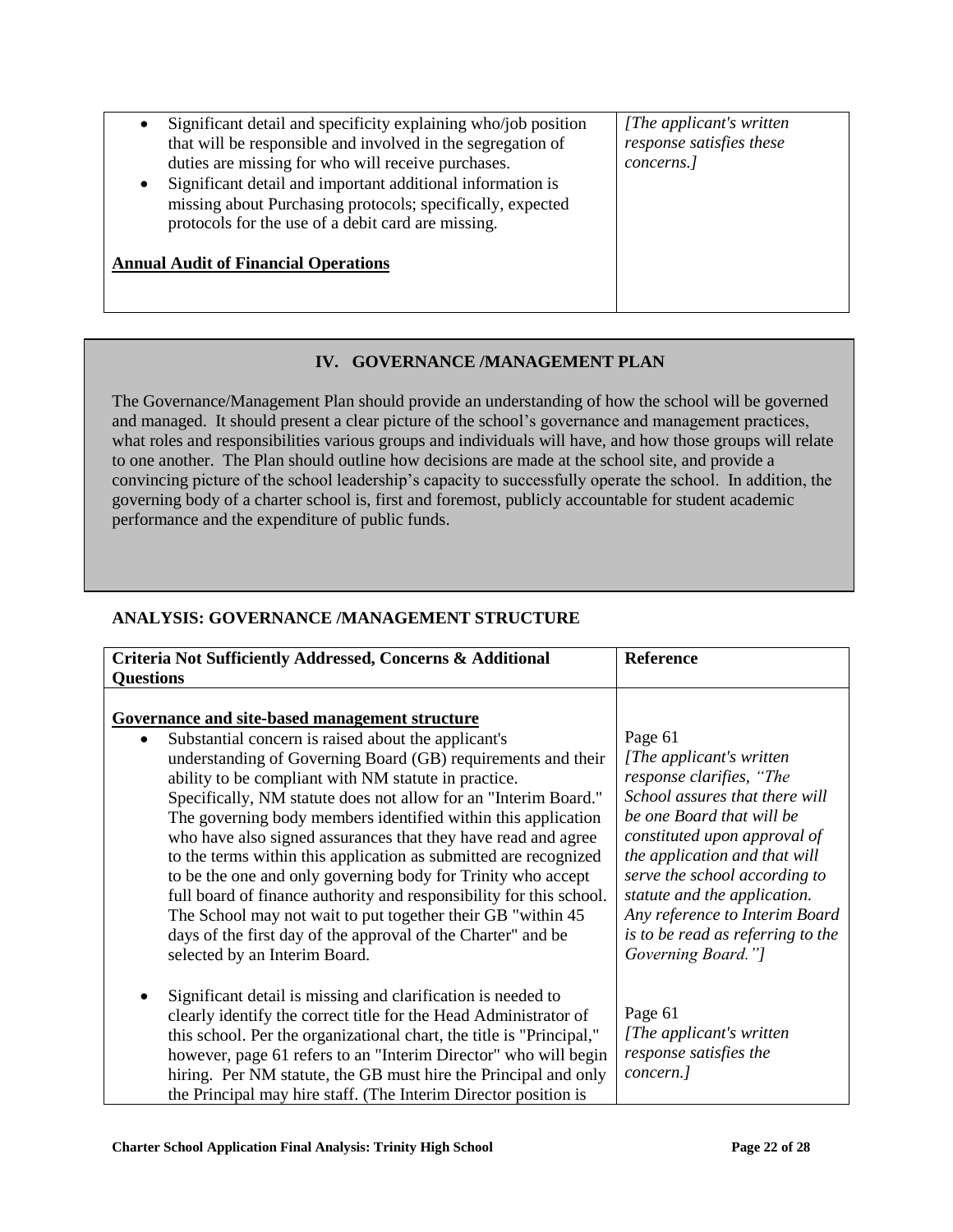| Page 61 and preceding page<br>[The applicant's written]<br>response does not clarify<br>organizational chart<br>concerns.]<br>Page preceding page 61 |
|------------------------------------------------------------------------------------------------------------------------------------------------------|
| [The applicant's written]<br>response does not clarify the<br><b>Business Manager reporting</b><br>structure.]                                       |
|                                                                                                                                                      |

### **ANALYSIS: DESCRIPTION OF THE GOVERNING BODY**

| Criteria Not Sufficiently Addressed, Concerns & Additional                                                                                                                                                                                                                                                                     | <b>Reference</b>                                                            |
|--------------------------------------------------------------------------------------------------------------------------------------------------------------------------------------------------------------------------------------------------------------------------------------------------------------------------------|-----------------------------------------------------------------------------|
| <b>Questions</b>                                                                                                                                                                                                                                                                                                               |                                                                             |
| <b>Governing Body policies and procedures</b>                                                                                                                                                                                                                                                                                  |                                                                             |
| List of governing body members and qualifications<br>The application cites that the governing body will be selected 45 days<br>AFTER the approval of the application, therefore, a list of the School's<br>Governing Body members is nonexistent and missing at this time; only<br>the "Interim" GB member names are provided. | Page 62<br>[The applicant's written]<br>response satisfies the<br>concern.] |
| Staff, families, and community involvement in governance<br>Significant detail and important additional information are missing for<br>how staff, families, and community will be notified of the opportunity<br>for their participation in school governance.                                                                 | Page 67<br>[The applicant's written]<br>response satisfies the<br>concern.  |

## **ANALYSIS: PARTNERSHIPS**

| Criteria Not Sufficiently Addressed, Concerns & Additional | Reference |
|------------------------------------------------------------|-----------|
| <b>Ouestions</b>                                           |           |
| Partner organization and contact information               |           |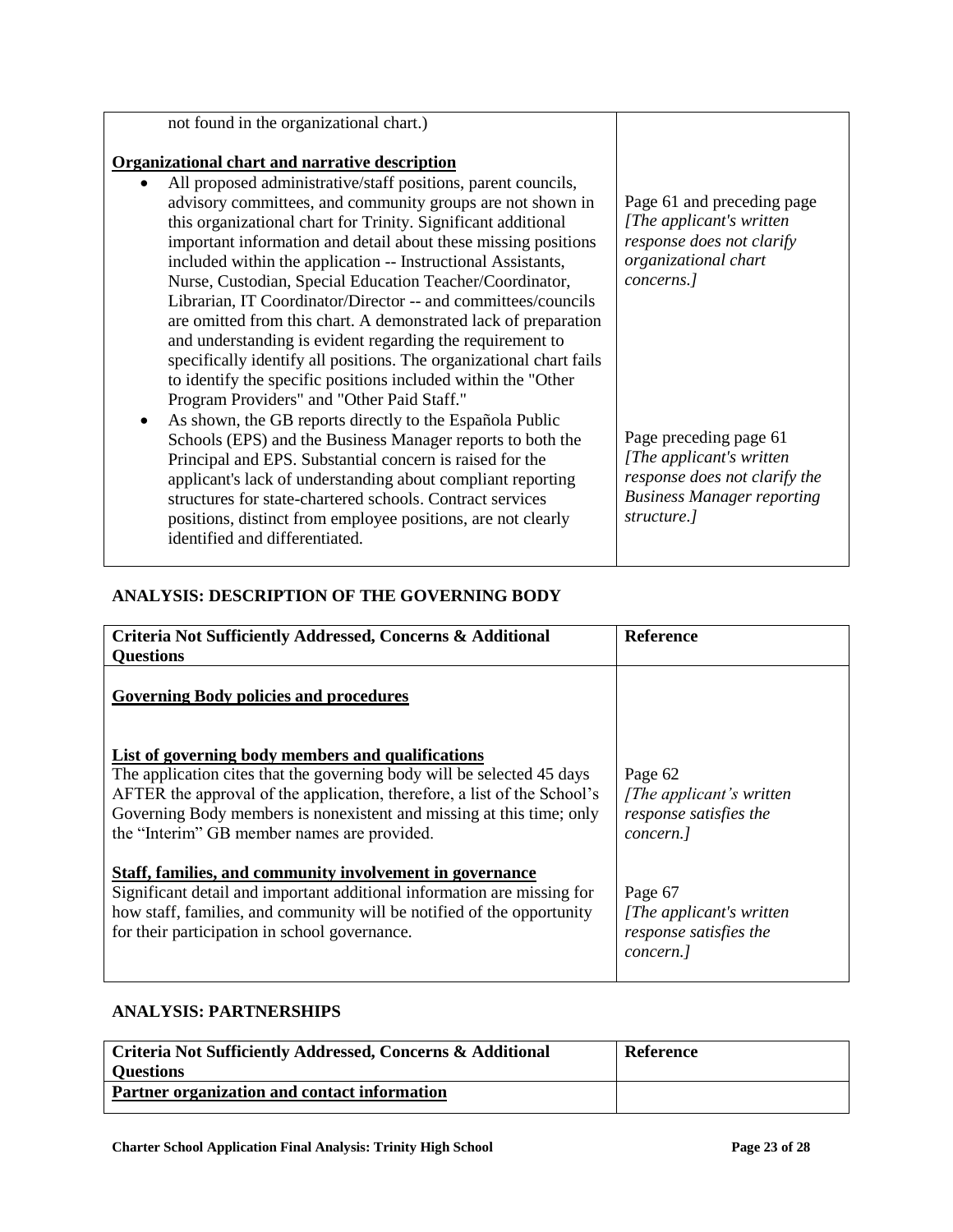# **ANALYSIS: SCHOOL ORGANIZATIONAL STRUCTURE**

| Criteria Not Sufficiently Addressed, Concerns & Additional<br><b>Ouestions</b>                                                                                                                                                                                                                                                                                                                   | Reference                                                                                                                                                                                                                                                                                                                |
|--------------------------------------------------------------------------------------------------------------------------------------------------------------------------------------------------------------------------------------------------------------------------------------------------------------------------------------------------------------------------------------------------|--------------------------------------------------------------------------------------------------------------------------------------------------------------------------------------------------------------------------------------------------------------------------------------------------------------------------|
| Description of site-based management structure and job<br>descriptions for all organizational chart positions<br>Licensure requirements for professional staff are missing for<br>the Principal, teachers, IAs, SPED position, and Nurse.                                                                                                                                                        | Pages 69-80 & Attachment A<br>[The applicant's written]<br>response satisfies the<br>concern.]                                                                                                                                                                                                                           |
| Staffing positions that have been presented and described<br>throughout the application and in the Personnel Policies are<br>missing from this section. Specific positions with their<br>identification of key roles that are missing are the following:<br>Advisory and Parent Council groups, Librarian, Information<br>Technology position, Director of Special Programs, and ELA<br>teacher. | Attachment A<br>[The applicant's written]<br>response clarifies that these<br>are possible positions the<br>school may hire and not all<br>positions will be hired<br>immediately; however, the<br>applicant does not identify a<br>plan for the hiring of these<br>positions that would be aligned<br>with the budget.] |
| <b>Years 1-5 staffing plan with pupil-teacher ratio supporting</b><br>educational plan<br>Significant detail and important additional information is<br>needed to clarify how 2 teachers will adequately staff the<br>proposed educational plan that includes the 4 academic areas,                                                                                                              | Page 80<br>[The applicant's written]<br>response provides new<br>information.]                                                                                                                                                                                                                                           |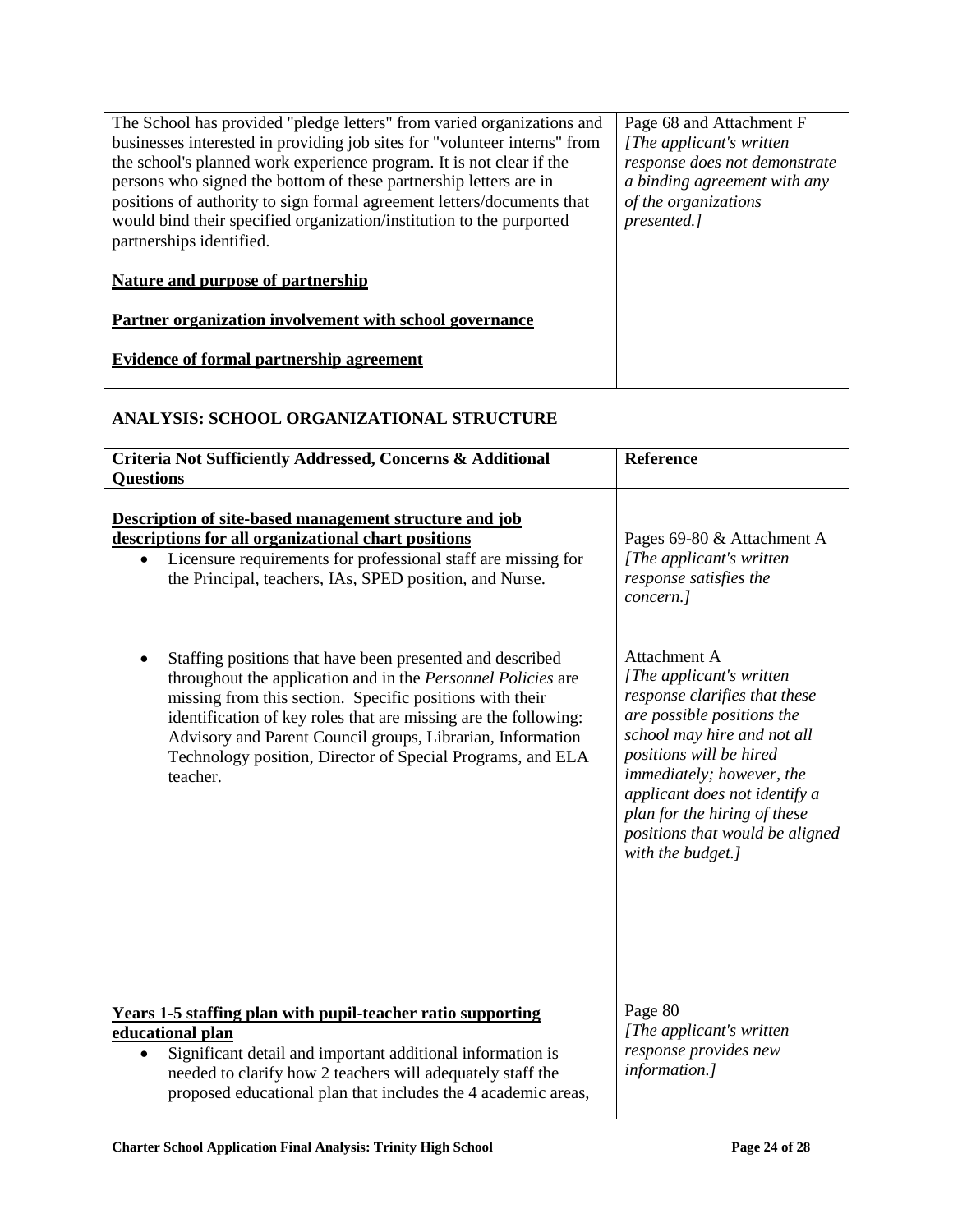| PE, Health, work experience, and the required electives that all<br>students must take in philosophy, foreign language and business<br>to achieve the required 25 graduation credits. It is unclear if the<br>projected staffing of 8 teachers for these four HS grades will be<br>adequate to meet the proposed graduation requirements in this<br>plan.<br>The narrative in this section contradicts the planned teacher<br>FTE per the 5-year operating budget and fiscal section narrative<br>$(p. 47)$ that indicate yr 2 staffing to be 5; yr 3 staffing to be 6,<br>and yrs 4-5 staffing to be 8. | Pages 47 and Attachment D<br>No response provided. |
|----------------------------------------------------------------------------------------------------------------------------------------------------------------------------------------------------------------------------------------------------------------------------------------------------------------------------------------------------------------------------------------------------------------------------------------------------------------------------------------------------------------------------------------------------------------------------------------------------------|----------------------------------------------------|
|----------------------------------------------------------------------------------------------------------------------------------------------------------------------------------------------------------------------------------------------------------------------------------------------------------------------------------------------------------------------------------------------------------------------------------------------------------------------------------------------------------------------------------------------------------------------------------------------------------|----------------------------------------------------|

# **ANALYSIS: EMPLOYEE RELATIONS**

| Criteria Not Sufficiently Addressed, Concerns & Additional<br><b>Questions</b>                                                                                                                                                                                          | <b>Reference</b>                                                                                                                  |
|-------------------------------------------------------------------------------------------------------------------------------------------------------------------------------------------------------------------------------------------------------------------------|-----------------------------------------------------------------------------------------------------------------------------------|
| <b>School's personnel policies and procedures</b>                                                                                                                                                                                                                       |                                                                                                                                   |
| <b>Proposed salary schedules for all employees</b>                                                                                                                                                                                                                      |                                                                                                                                   |
| <b>Evaluation process for staff</b><br>Substantial concern is raised about the applicant's<br>understanding of the required PED evaluation procedures and<br>forms as part of the 3-tier licensure system. The sample forms<br>provided in Attachment E are inadequate. | Page 82 and Attachment E<br>[The applicant's written<br>response does not clarify<br>evaluation procedures<br>concerns.]          |
| The required Teacher Mentor program is not addressed in this<br>application.                                                                                                                                                                                            | [The applicant's written]<br>response to the missing<br>Teacher Mentor program<br>demonstrates noncompliance<br>with NM statute.] |
| <b>Staff discipline process</b><br>It is unclear what process will be used to address personnel who display<br>a "chronic lack of cooperation and poor attitude."                                                                                                       | Page 85<br>[The applicant's written<br>response clarifies that<br>progressive discipline will be<br>implemented.]                 |

# **ANALYSIS: STUDENT ENROLLMENT PROCEDURES AND DISCIPLINE POLICY**

| Criteria Not Sufficiently Addressed, Concerns & Additional<br><b>Questions</b> | <b>Reference</b> |
|--------------------------------------------------------------------------------|------------------|
| School enrollment policies and procedures                                      |                  |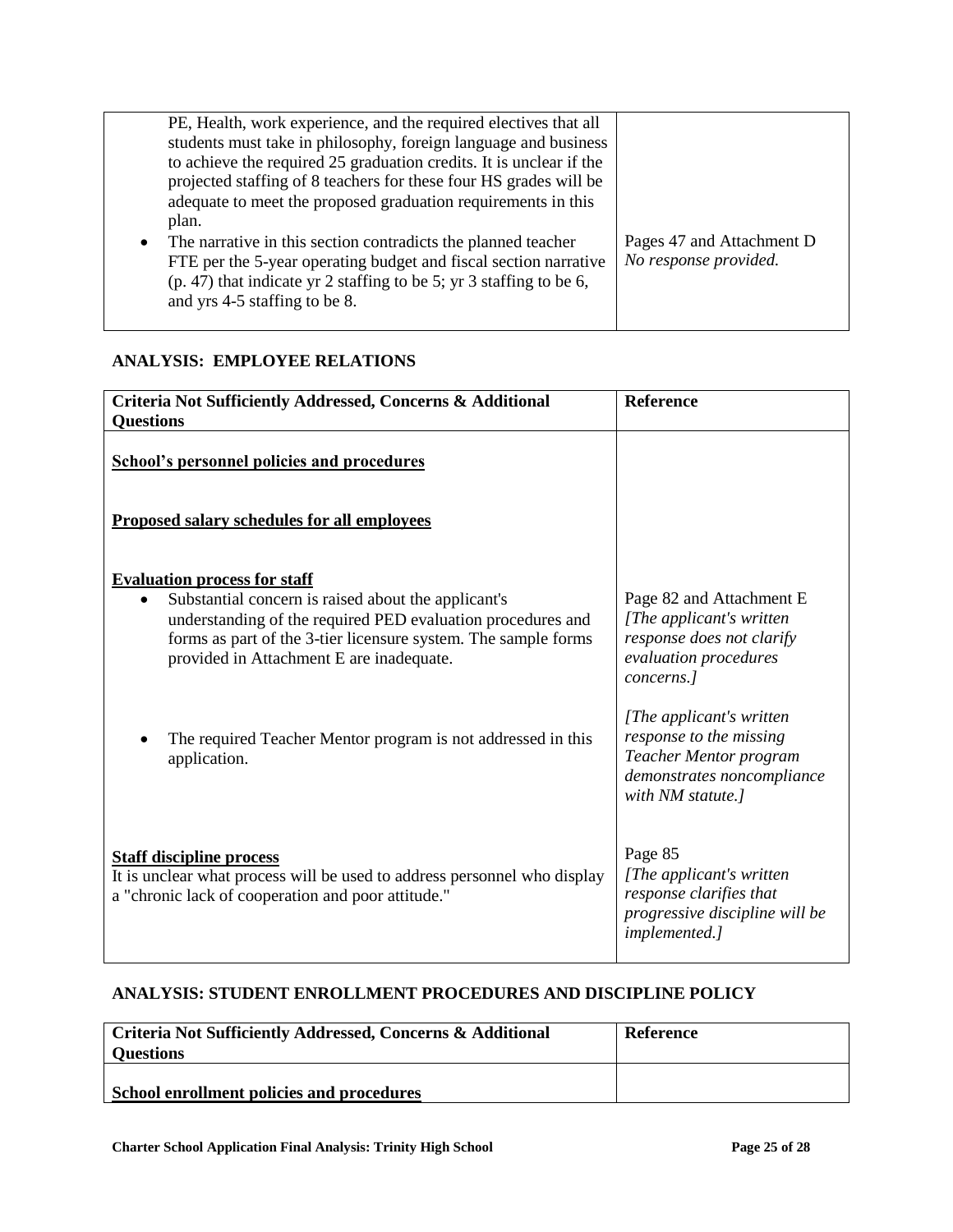| The applicant states, ". any resident of the Española School<br>District can apply." Limiting the geographic location from<br>which students may enroll is noncompliant with NM charter<br>school law.                                                                                                                                                                                                                              | Page 87<br>[The applicant's written]<br>response to limiting enrollment<br>clarifies that, " the school<br>assures that all students may<br>apply from any geographic<br>area and will be treated<br>equally in all aspects of the<br>application procedure and in<br>the school's operation."] |
|-------------------------------------------------------------------------------------------------------------------------------------------------------------------------------------------------------------------------------------------------------------------------------------------------------------------------------------------------------------------------------------------------------------------------------------|-------------------------------------------------------------------------------------------------------------------------------------------------------------------------------------------------------------------------------------------------------------------------------------------------|
| The applicant stated that, ".our policy to make reasonable<br>accommodations for qualified individuals with known<br>disabilities unless doing so would result in lack of appropriate<br>facilities or services or an undue hardship that state and federal<br>laws recognize as just." This practice would be noncompliant<br>with law that requires schools to modify facilities and services<br>to accommodate such individuals. | Page 87<br>[The applicant's written]<br>response satisfies the<br>concern.]                                                                                                                                                                                                                     |
| <b>Lottery process</b><br>This section addresses some of the criteria but lacks additional<br>important information to be reasonably comprehensive; the<br>lottery process fails to cite specific lottery dates to be held and<br>also fails to state that the school will publish the number of<br>open seats available for each lottery.                                                                                          | Page 88<br>[The applicant's written]<br>response clarifies that it will<br>publish the number of open<br>seats but does not address the<br>concern of identifying specific<br>lottery dates.]                                                                                                   |
| The application states, "All age-appropriate students who are<br>eligible to enroll in a New Mexico public school will be eligible<br>to be enrolled in the School." Placing a maximum age<br>requirement/limitation for student enrollment in a charter<br>school would be noncompliant with NM law.                                                                                                                               | Page 88<br>[The applicant's written<br>response clarifies that it will<br>not deny admission to any<br>student based upon their age.]                                                                                                                                                           |
| Description of proposed student discipline policy                                                                                                                                                                                                                                                                                                                                                                                   |                                                                                                                                                                                                                                                                                                 |
| Proposed student discipline procedures (appendix)                                                                                                                                                                                                                                                                                                                                                                                   |                                                                                                                                                                                                                                                                                                 |

# **ANALYSIS: FACILITIES – IF "YES"**

| <b>Criteria Not Sufficiently Addressed, Concerns &amp; Additional</b> | <b>Reference</b>          |
|-----------------------------------------------------------------------|---------------------------|
| <b>Questions</b>                                                      |                           |
| Description of proposed facility and how facility will support        |                           |
| school's educational plan                                             |                           |
| Significant detail and additional important information is            | Page 90                   |
| missing about the layout of space and how this facility will          | [The applicant's written] |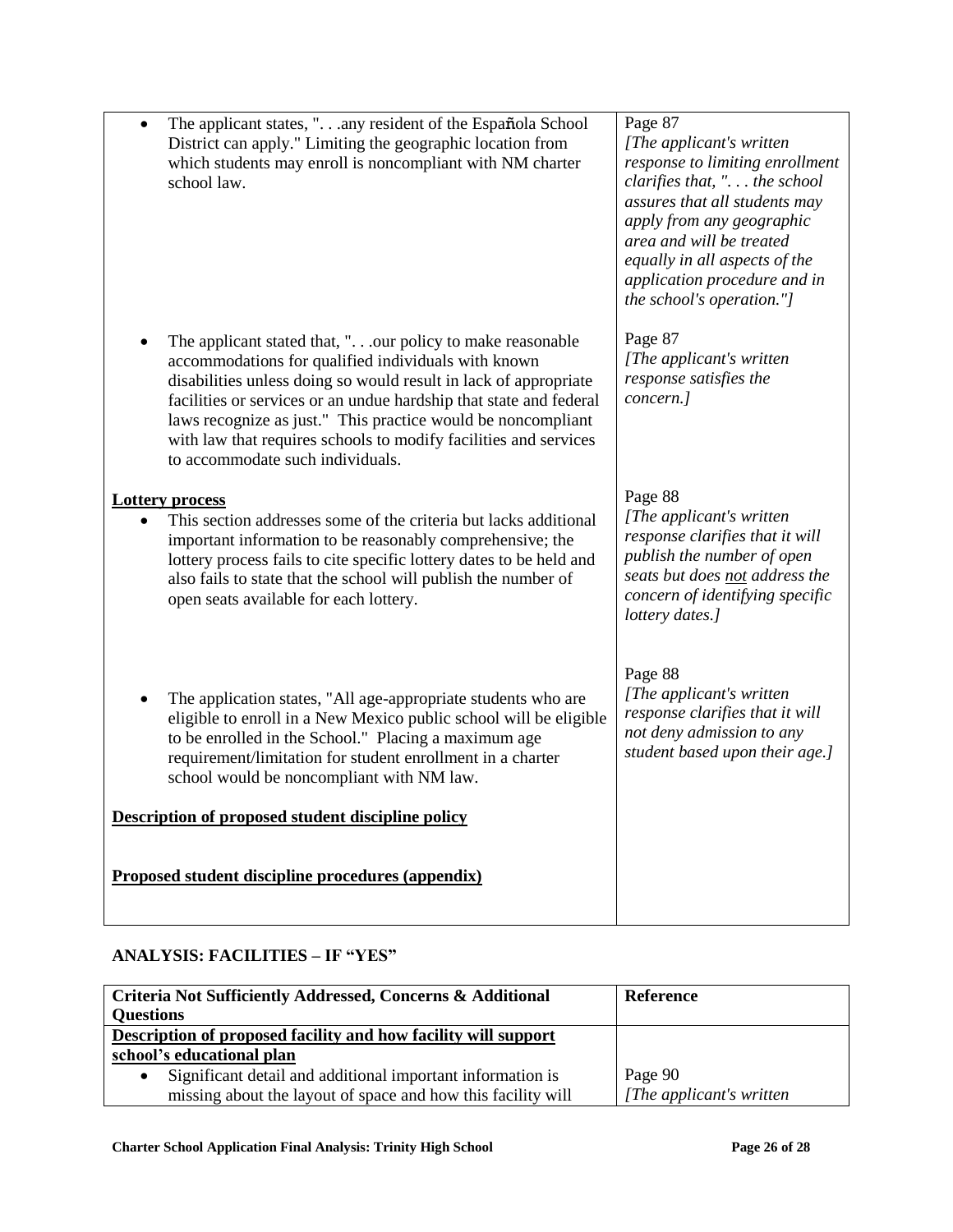| support the implementation of the school's educational plan.                                                                                                                         | response does not address the<br>missing space layout<br><i>information.]</i>                                                                                                                                                                                                     |
|--------------------------------------------------------------------------------------------------------------------------------------------------------------------------------------|-----------------------------------------------------------------------------------------------------------------------------------------------------------------------------------------------------------------------------------------------------------------------------------|
| The budget fails to include projected revenue and expenditure<br>amounts/plans for the purchase of additional portables in years<br>4 and 5.<br><b>Proposed capital outlay needs</b> | Page 90<br>[The applicant's written]<br>response clarifies that the<br>budget could be amended and<br>such portables could be paid<br>for via the lease-purchase<br>option. However, the 5-year<br>budget submitted fails to offer<br>a budget that includes these<br>purchases.] |

### **ANALYSIS: OTHER STUDENT SERVICES**

| Criteria Not Sufficiently Addressed, Concerns & Additional                                                                                                    | <b>Reference</b>                                                                                                                                                                                                                                          |
|---------------------------------------------------------------------------------------------------------------------------------------------------------------|-----------------------------------------------------------------------------------------------------------------------------------------------------------------------------------------------------------------------------------------------------------|
| <b>Questions</b><br><b>Transportation</b>                                                                                                                     | Per the applicant's verbal<br>responses at the public<br>community meeting, the school                                                                                                                                                                    |
|                                                                                                                                                               | stated that transportation to<br>get students to and from work<br>sites may be provided using<br>two donated buses that would<br>be given to the school. This<br>would be noncompliant with<br>NM statute, which does not<br>allow charter schools to own |
| <b>Food Service</b>                                                                                                                                           | their own buses.                                                                                                                                                                                                                                          |
| <b>Student access to other services</b><br>This information is contradictory to prior sections indicating that the<br>school will hire a Counselor and Nurse. | Page 41                                                                                                                                                                                                                                                   |

### **V. REQUIREMENTS**

The Requirements section of the application addresses the necessary arrangements that school leaders must make to define the respective legal liability and responsibility of the governing body and the Public Education Department. These requirements include, but are not limited to, securing appropriate insurance coverage and identifying waivers that will be sought by the school from the Public Education Department.